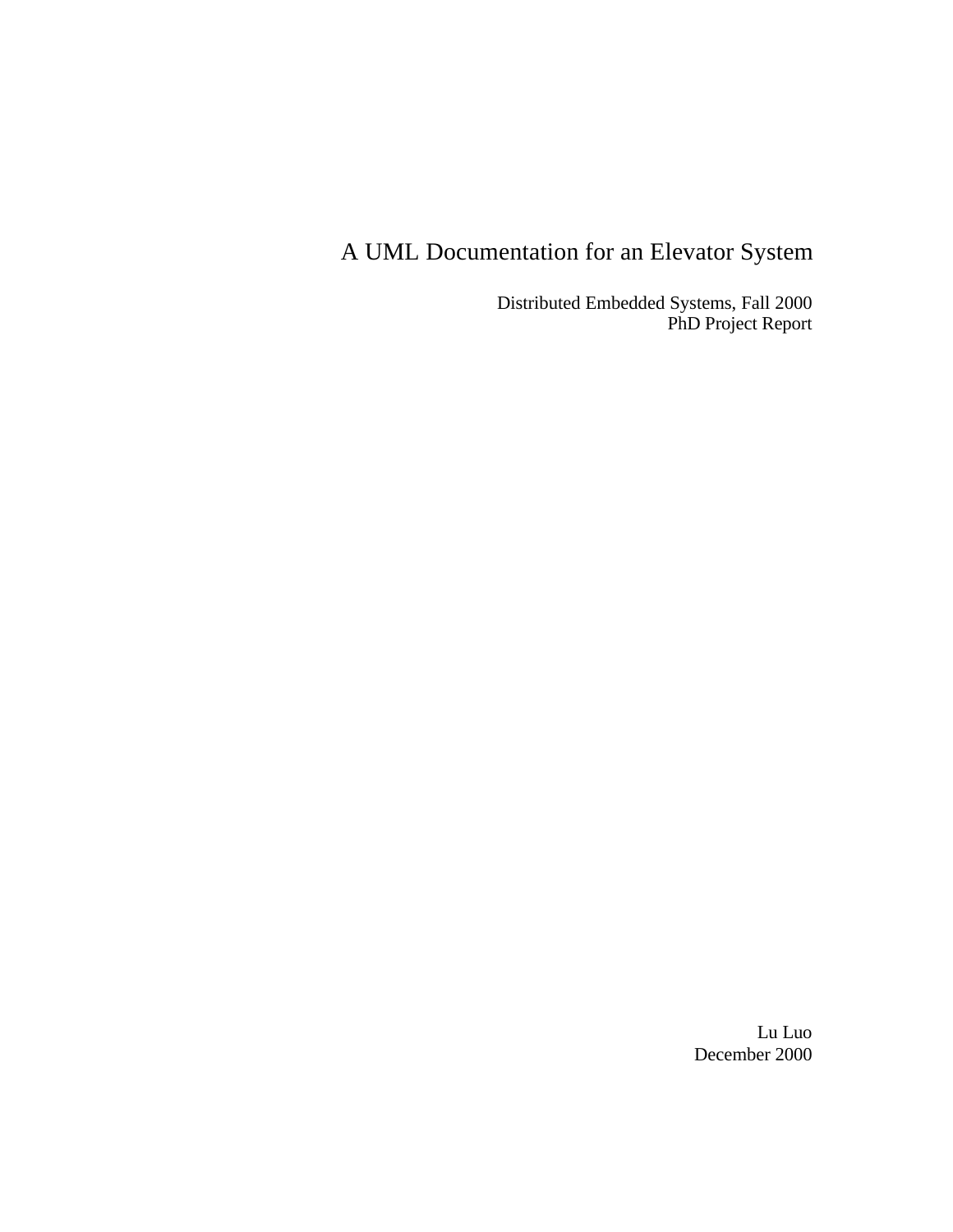## **A UML documentation for an elevator system**

## **1. Introduction**

This paper is a PhD project report for the course *Distributed Embedded Systems* at Carnegie Mellon University. Throughout this course, a distributed real-time system – an elevator control system– is specified, designed, built, and simulated. Object Oriented Analysis and Design methods, in specific the Unified Modeling Language (UML) are used when designing the system.

A lot of corners in the design of this elevator system are cut in the regular class. The existing UML documentations for the elevator lab of this course are pretty lame compared to real elevators. It is therefore not so clear whether UML will really represent the design of an elevator well. In this report, a rigorous UML documentation package for the class project is given, based on current system design.

From different points of view how UML can be used in a real-time, distributed system, three groups of UML diagrams are given, the diagrams in these groups differ mostly in their class diagrams, focusing on the viewpoint of object architecture, software architecture and system architecture correspondingly.

In the following part of this report, overviews of UML and distributed embedded systems are given in section 2 and section 3, correspondingly. In section 4, the design of our elevator control system is presented from a static structural point of view, i.e. the Use Case diagram and the Class diagrams are presented and analyzed. The Sequence diagrams and State Chart diagrams given in Section 5 emphasize on the dynamic aspects of the system. Section 6 is the conclusion.

## **2. A Brief Introduction to UML**

The Unified Modeling Language (UML) is the industry-standard language for specifying, visualizing, constructing, and documenting the artifacts of software systems, as well as other nonsoftware systems. UML simplifies the complex process of software design, making a "blueprint" for construction, and is now the standard notation for software architecture.

UML provides both the structural views and behavioral views of the system. A set of diagrams with different graphical elements is the core part as well as the most expressive presentation in UML. The UML includes nine kinds of diagrams, for the sake of grasp the most representative aspects of the design of elevator system, in this paper only following UML diagrams are used and analyzed:

**Use Case diagram** shows a set of use cases and actors (a special kind of class) and their relationships. Use case diagrams address the static use case view of a system, these diagrams are important in organizing and modeling the behaviors of a system.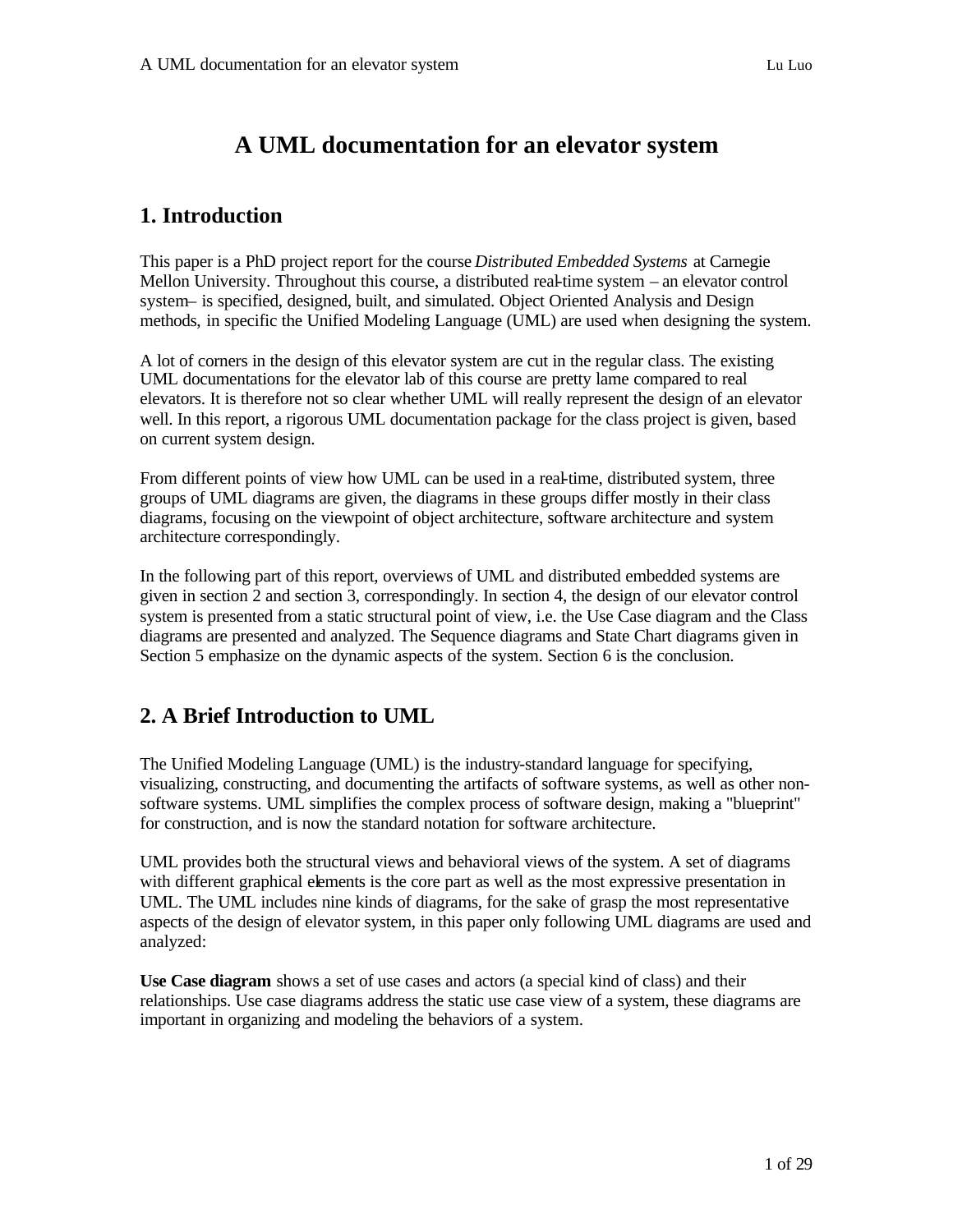**Class diagram** shows a set of classes, interfaces, and collaborations and their relationships. Class diagrams are the most common diagrams used in modeling object-oriented systems. Class diagrams address the static design view of a system.

**Sequence diagram** is an interaction diagram. Interaction diagrams address the dynamic view of a system, besides sequence diagram, the other interaction diagram in UML is the **Collaboration diagram**. Sequence diagram emphasizes the time ordering of messages between objects in the system, while collaboration diagram emphasizes the structural organization of the objects that send and receive messages. Sequence diagrams and collaboration diagrams are isomorphic, and can be transformed from one into the other. Since either of them contributes to the same extend of understanding of our system, while sequence diagrams give more ideas of time, which is essential for real time systems, only the sequence diagrams are given in this report.

**State chart diagram** shows a state machine, consisting of states, transitions, events and activities. State chart diagrams address the dynamic view of a system. State chart diagrams are especially important in modeling the behavior of an interface, class, or collaboration and emphasize the event-ordered behavior of an object, which is especially useful in modeling reactive systems.

The rest four kinds of UML diagrams are: **Object diagram**, showing a set of objects and their relationships; **Activity diagram**, a special kind of State chart diagram showing the flow from activity to activity within a system; **Component diagram,** showing the organizations and dependencies among a set of components; and **Deployment diagram** showing the configuration of run-time processing nodes and the components that live on them.

## **3. An Over view at Systems that are Real-time, Distributed, and Embedded**

Before discussing the detailed problems involved in designing our elevator system with UML, the definitions of real time system, distributed system, and embedded system are necessary to be presented here, the difference between real-time distributed systems and software systems in the common sense that most object-oriented design and analysis pays effort on by UML are briefly stated. In the rest parts of this paper, the pros and cons of UML used in designing distributed embedded systems are largely discussed.

According to Kopetz, a **real time** computer system is a computer system in which the correctness of the system behavior depends not only on the logical results of the computations, but also on the physical instant at which these results are produced[1]. As the saying goes: "*The right answer late is wrong*", in real time systems, performance requirements are as important as functional requirements, so not only do we have to perform the correct functions, but there are clear bounds within which these must be completed. An **embedded computer system** is a system that uses a computer as a component, but whose prime function is not that of a computer.

As one of the object-oriented techniques, UML is basically suitable for real time system development. There are techniques within UML definition that are a natural fit for specifying and designing real-time systems. Use cases allow the designers to describe the way in which humans and external devices, interact with the system. Object sequence diagrams, describe for a given use case, the events which cause the interaction and the detailed system response, **including timing**.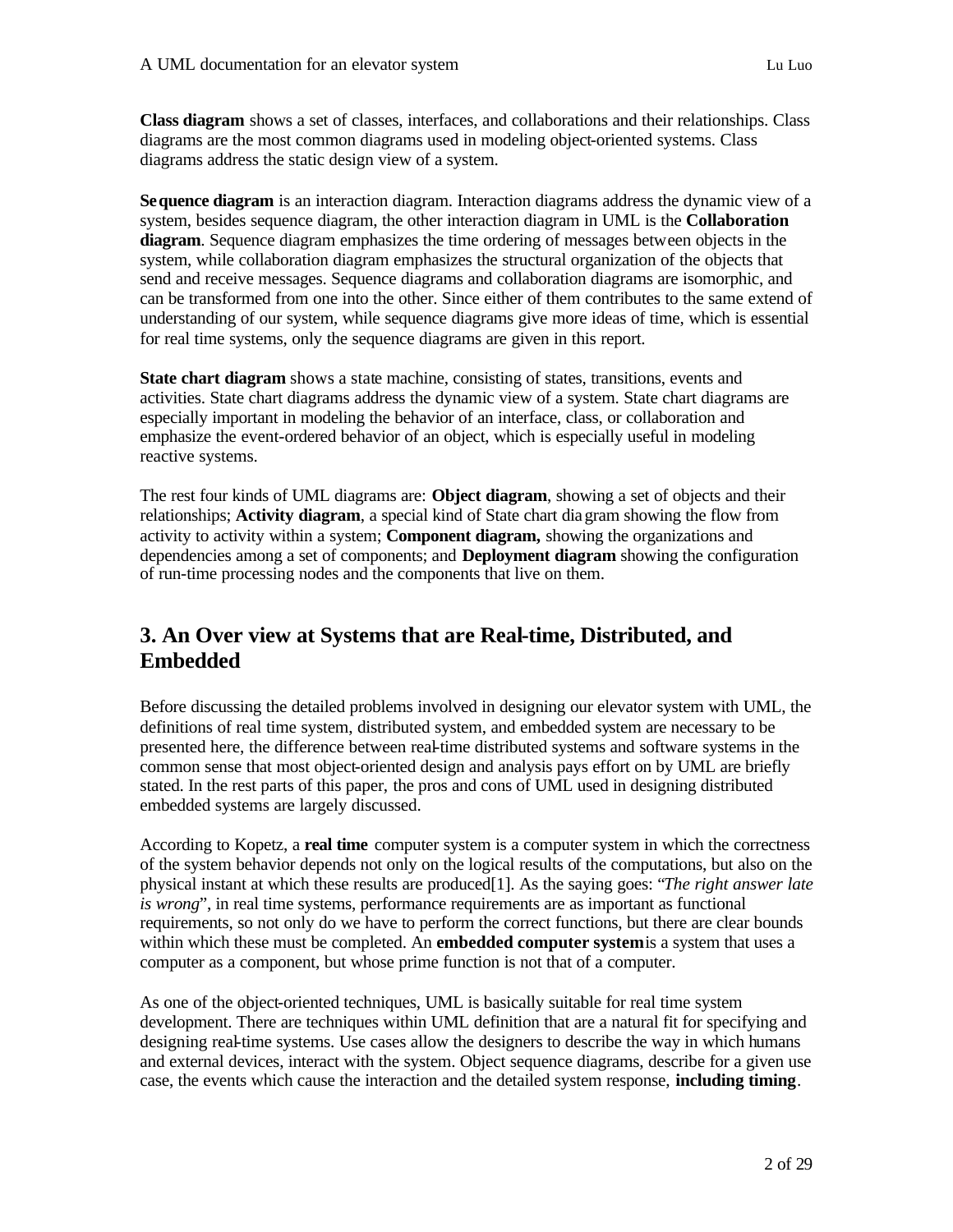Class diagrams helps to separate system components and define interfaces between them. These techniques are good enough to capture usage scenarios and identify likely time problems.

We've been trying to answer the question during our practice using UML to design the elevator system: "*Is UML a suitable modeling language for the development of real-time systems?"* We found that based on the features mentioned in last paragraph, UML is applicable but not yet enough. There are some main challenges in the design of real-time embedded system with UML, as follows:

- The definition of specific hardware elements and their characteristics;
- Specifying the time constraints at the object, task and hardware levels.
- Modeling the network.

In the following sections, we will attempt to figure out how to use UML for a better description for the elevator system. Some practical suggestions that might be a useful addition to the standard UML are given out.

## **4. Modeling the static aspects of the system**

## **4.1 A snapshot of the elevator control system**

The elevator system designed as our class project is rather an "ideal" elevator in which some of the technical corners are cut. Our elevator has the basic function that all elevator systems have, such as moving up and down, open and close doors, and of course, pick up passengers. The elevator is supposed to be used in a building having floors numbered from 1 to MaxFloor, where the first floor is the lobby. There are car call buttons in the car corresponding to each floor. For every floor except for the top floor and the lobby, there are two hall call buttons for the passengers to call for going up and down. There is only one down hall call button at the top floor and one up hall call button in the lobby. When the car stops at a floor, the doors are opened and the car lantern indicating the current direction the car is going is illuminated so that the passengers can get to know the current moving direction of the car. The car moves fast between floors, but it should be able to slow down early enough to stop at a desired floor. In order to certificate system safety, emergency brake will be triggered and the car will be forced to stop under any unsafe conditions.

## **4.2 Use Case Diagram**

All systems interact with human or automated actors that use the system for some purpose, and both human and actors expect the system to behave in predictable ways. In UML, a use case models the behaviors of a system or a part of a system, and is a description of a set of sequences of actions, including variants, that a system performs to yield an observable result of value to an actor  $[2]$ .

A use case diagram models the **dynamic design view** of systems. Use case diagrams are central to modeling the behavior of a system, a subsystem, or a class. Use case diagram shows a set of use cases and actors and their relationships. The main contents of a use case diagram are:

- Use Cases
- Actors
- Dependency, generalization, and association relationships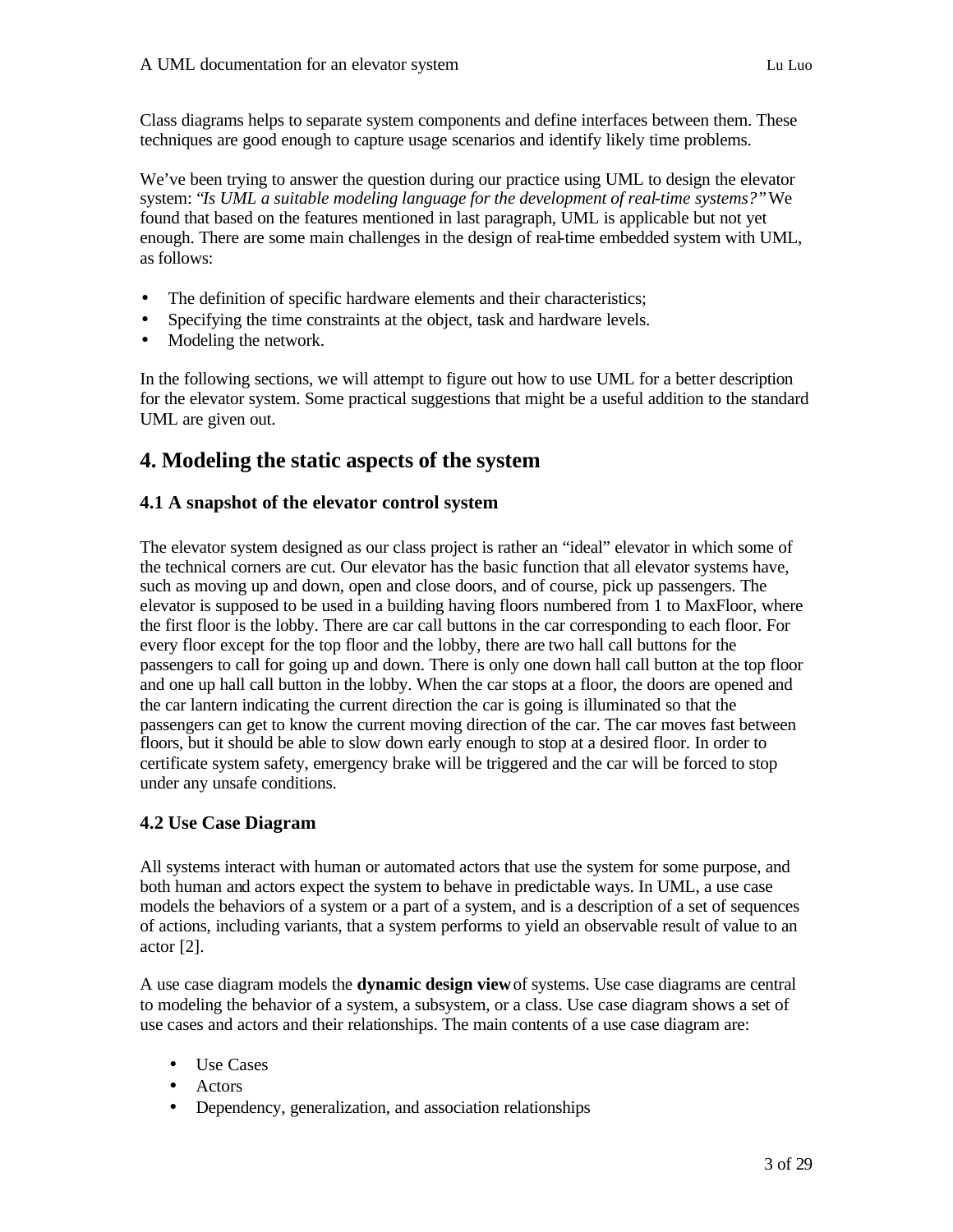According to the requirements document in our class, the use case diagram of elevator systems is showed in Figure 1:



Figure 1: Use Case Diagram of Elevator System

There are seven use cases based on the requirement documentation of the elevator system in our class, as shown in Figure 1:

- Process Car Calls: This use case includes several scenarios, which will be described in detail in later sections of this paper. These scenarios includes that the elevator receives car calls from the passengers, turns on or turns off the light of car call buttons, updates the record of car calls stored in system controlling parts, etc.
- Process Hall Calls: Similar to Car Call processing, this use case includes that the elevator receives hall calls from the passengers, turns on or turns off the light of hall call buttons, updates the record of hall calls in system controlling parts, etc.
- Move/Stop the Car: The main function of an elevator, detailed action will include the changing of driving speed, how to make the decision of stop, and driving directions of the car.
- Indicating Moving Direction: The elevator should have this mechanism to let the passengers know the current moving direction of the car such that the passenger might decide whether to enter the car or not.
- Indicating Car Position: Similarly, the elevator should let the passengers know whether his/her destination floor is reached so that the passenger may decide to leave the car.
- Open/Close the Doors: The elevator should be able to open and close the doors for the passengers to get in and out of the car. The functional areas of this use case should also enable the passengers to make door reversals when the doors are closing and the passenger wants to get in the car.
- Trigger Emergency Brake: There is safety mechanism within the car to make sure that an unsafe state is not transiently generated.

The only actor in elevator system is the passenger, which is the role that humans play when interacting with the system. The passenger interacts with the Elevator system by making car calls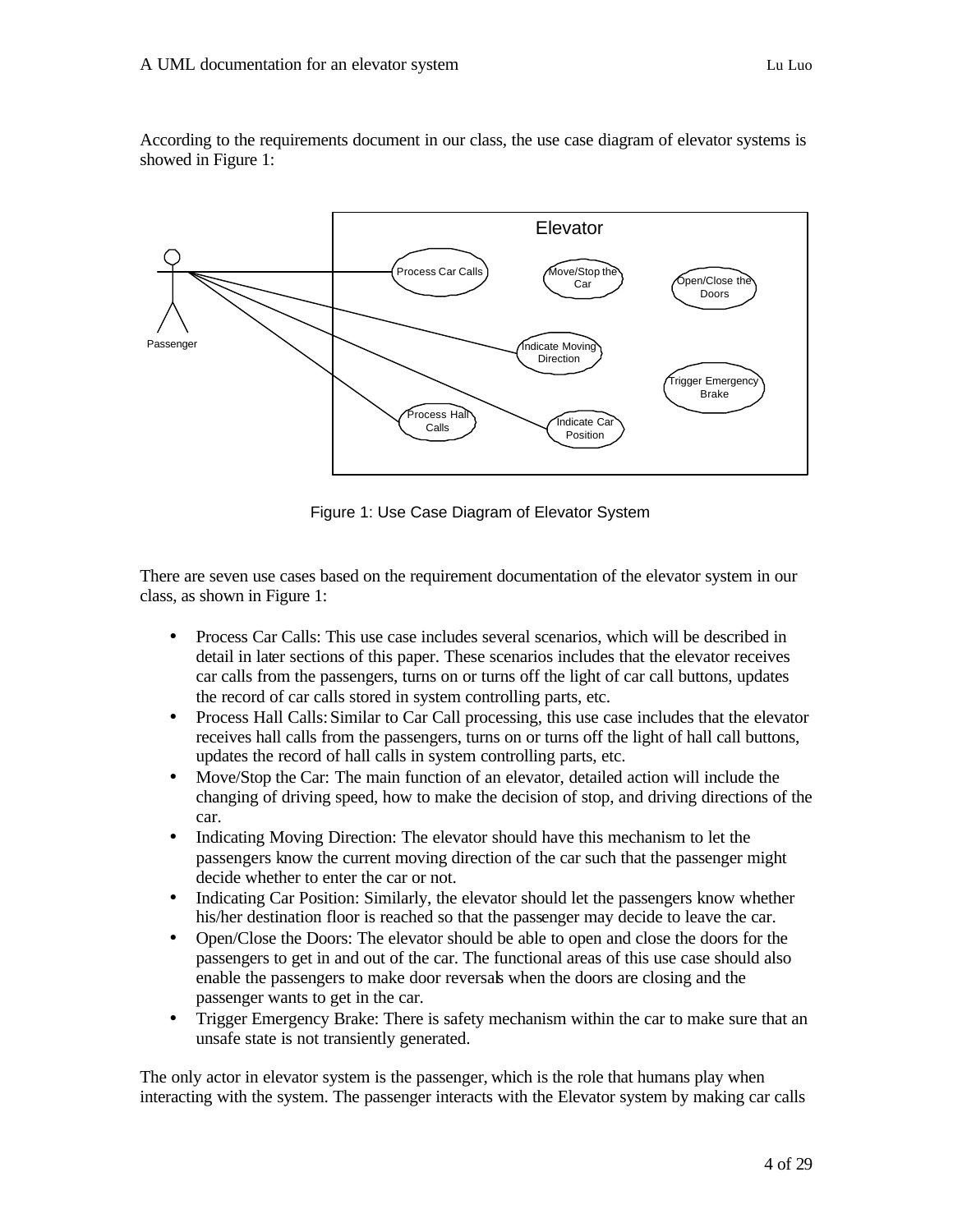and hall calls. The passenger also makes decision whether to enter/leave the car or not by observing the indication of moving direction and car position. Therefore the use case diagram shows that the actor has relationship with four use cases of the system: Process Car Calls, Process Hall calls, Indicate Moving Direction, and Indicate Car Position.

## **4.3 Class Diagram**

Class diagram, one of the most commonly used diagrams in object-oriented system, models the **static design view** for a system. The static view mainly supports the functional requirements of a system – the services the system should provide to the end users. We will see from our practical experience that lots of fun comes out when modeling out system with class diagrams. The discussion on different views of class diagrams for the system will be put into emphasis later in this paper.

A class diagram shows a set of classes, interfaces, and collaborations and their relationships. Class diagrams involve global system description, such as the system architecture, and detail aspects such as the attributes and operations within a class as well. The most common contents of a class diagram are:

- Classes
- Interfaces
- Collaborations
- Dependency, generalization, and association relationships
- Notes and constraints

In the following subsections, three groups of class diagrams are presented and analyzed in detail. The corresponding sequence diagrams for each class diagram is introduced in section 4.4.

## **4.3.1 Class Diagram – the Object Construction View**

From the elevator use cases we've got in section 4.2 and according to the requirements of the system, intuitively we get a class diagram as is shown in Figure 2.

We can now get some idea of how the system is composed of from the description of classes in Figure 2. We will not go any further into the detailed class components such as attributes and operations of each class, which is out of the scope of our current view. In this regard, we build this class diagram from the view of object composition of the system.

- **ElevatorControl:** The central controlling object in the elevator system. ElevatorControl communicates and controls all other objects in the system.
- **Door:** There are two doors in the system, the "god" object the ElevatorControl command the doors to open and close, according to the situation stated in the use case.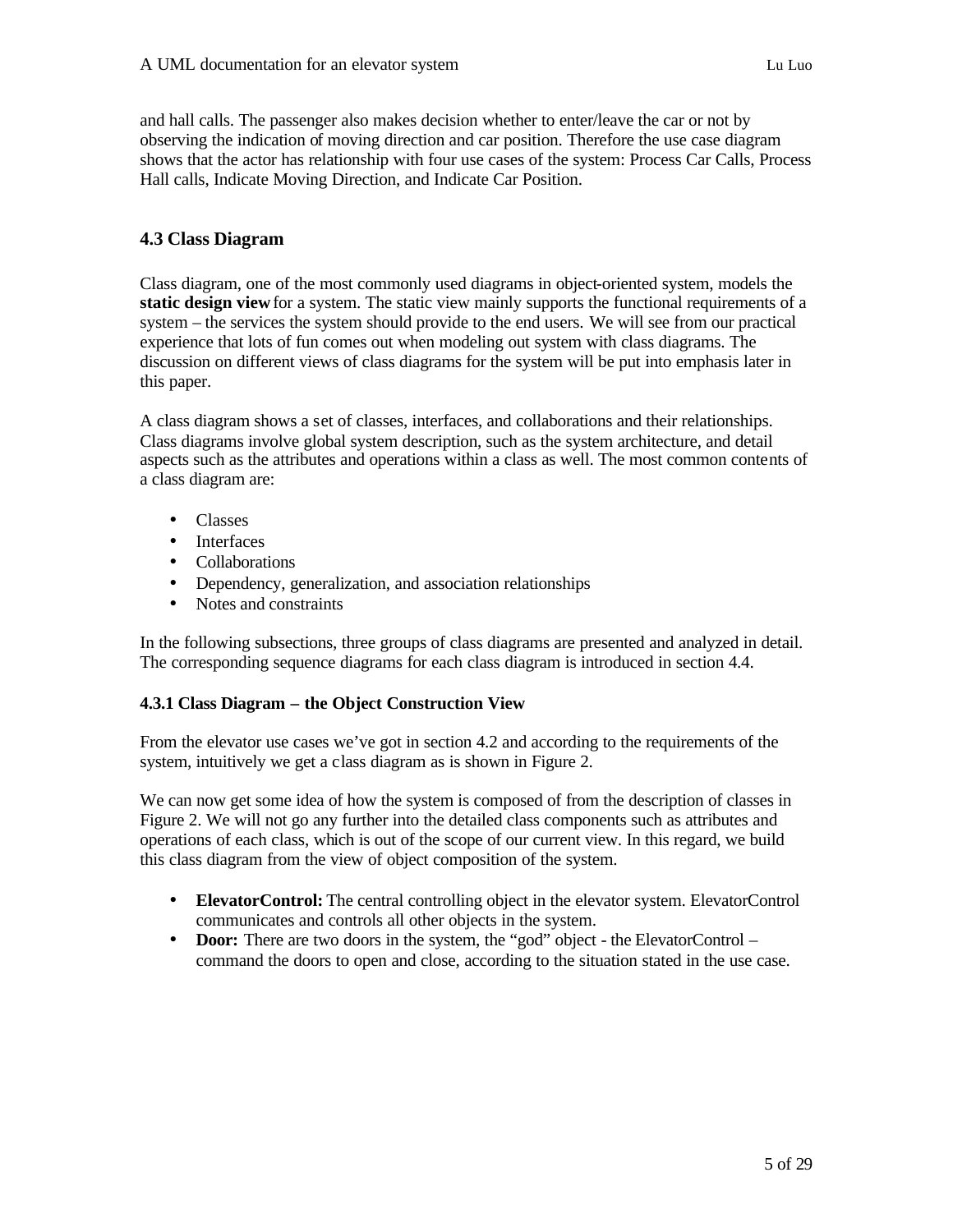

Figure 2: Class Diagram - the Object Construction View

- **Car:** The car is being controlled to move up and down (in different speeds), to make stops at floors when necessary.
- **Button:** The ElevatorControl class also controls the button class, which further generalizes two subclasses CarCallButton and HallCallButton. The control object communicates with the Button objects, get the information whether a button is pressed and in turn controls the illumination of Button lights.
- **Indicator:** There are two kinds of indicators in the system, the CarPositionIndicator and the CarDirectionIndicator (i.e. the CarLantern). The indicators are controlled to show the information about the current position and moving direction of the car.
- **Safety:** Whenever an emergency happens according to the definition of emergency brake trigger in the requirement documentation, the ElevatorControl commands the Safety

This version of class diagram is derived directly from the use cases stated in section 4.2. The classes captured in this diagram can cover all the functional aspects of the system: for moving or stopping the car, we have the class Car, and the control class ElevatorControl; for opening or closing the doors, we have the class Door; for the passenger to know the position and direction of the elevator, we have Indicator class, for the passenger to make car calls or hall calls, we have the Button classes; we also have the Safety class fulfilling the system need of emergency brake processing. All the classes have interfaces with the central controller, whose job is in charge of the actions of other objects. From the point of view of object division and system functioning, this class diagram helps understanding the basic design idea of the system.

When we tried to go further into the design of our elevator control system, and thus find our way toward a detailed design then a good implementation of our system starting from this class diagram, problems arose. In the context of this report, the order of designing the system with an existing architecture and capturing the UML documentation is reversed, i.e. rather than designing the system first using UML, we "inherit" a ready elevator system architecture from the instructor, and have part of the software design in hand before working on the UML. The reason why we know that the class diagram is not quite perfect for a final design before we really meet difficulties MIGHT because of above reasons, but it is almost certain in other cases that the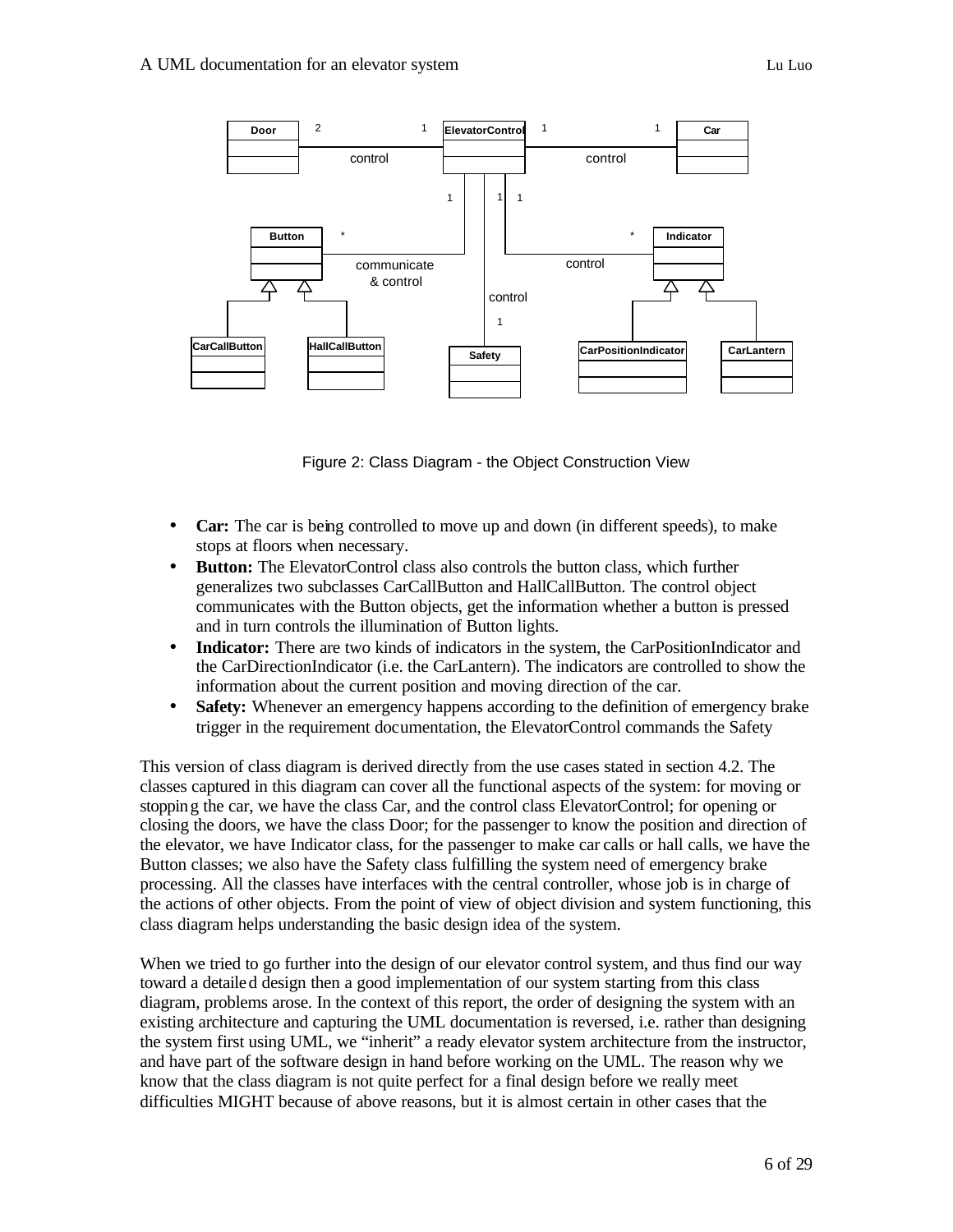designers will find this the inappropriateness of this design for future development stages, sooner or later. Provided our system under discussion is a normal centralized system where every component (software and/or hardware) is controlled by one processor, our current class diagram solution may not cause future design defects. However, the nature of being a distributed embedded system determines that the class diagram merely from the point of view of objects in the elevator system is not adequate.

Considering the current class diagram in hand, potential defects of our future software design are stated as following. If a better solution is not found, the software design is going to be a failure.

- **Overburden of the central object:** From above analysis we can see that the ElevatorControl object has to act as the central controller that interacts with all other objects. All the computing and controlling tasks have to be done within this object
- **Idleness of some other objects:** While the ElevatorControl keeps working all the time, some of the other objects, such as Button and Indicator only act as system interface, even worse, as objects like the Door and the Car are actually part of the system, i.e. the "hardware", from the point of view of control software, they are outside the scope of the software system.
- **Competing for computing resource:** When more than one object want to get controlled by the central object at the same time, it is inevitable that these objects compete for the limited computing resources of the controller, and some of the objects may not get timely control messages for it to keep normal operation, which will cause a fatal defect in realtime system.
- **Low efficiency for the whole system:** Even if the computing resources in the controller are fast/large enough such that every control need is processed and taken into action in time, central node controlling is still not an efficient solution for a distributed system like the elevator.

## **4.3.2 Class Diagram – the Software Architecture View**

Based on the analysis of last section and based on the software architecture from the class project, which is simulated and proved to be practically suitable of being the control system for an elevator, a class diagram is derived from this point of view.

This class diagram provides the solution for how to design and implement the control software. The software architecture of the actual elevator control system is reflected accurately in this diagram. Except for Dispatcher, all other control objects are derived from the super class ElevatorControl. The control objects share (some of) the property of ElevatorControl, and has its own attributes and operations used for the object it controlled. The objects controlled by the control objects are defined as environmental objects, which although exist in the elevator system, are in fact not belong to the software control system. In next section we will discuss these noncontrol objects in detail from the system architecture point of view.

- **DoorControl** controls the action of **DoorMotor**, each of the two DoorMotors on a car is controlled by a DoorControl object. DoorMotor can be commanded to open, close, or make a door reversal.
- **DriveControl** controls the elevator **Drive**, which acts as the main motor moving the car up and down, and stopping at floors when necessary.
- **LanternControl** are in the number of two, each controls a **CarLantern** indicating the current moving direction of the car.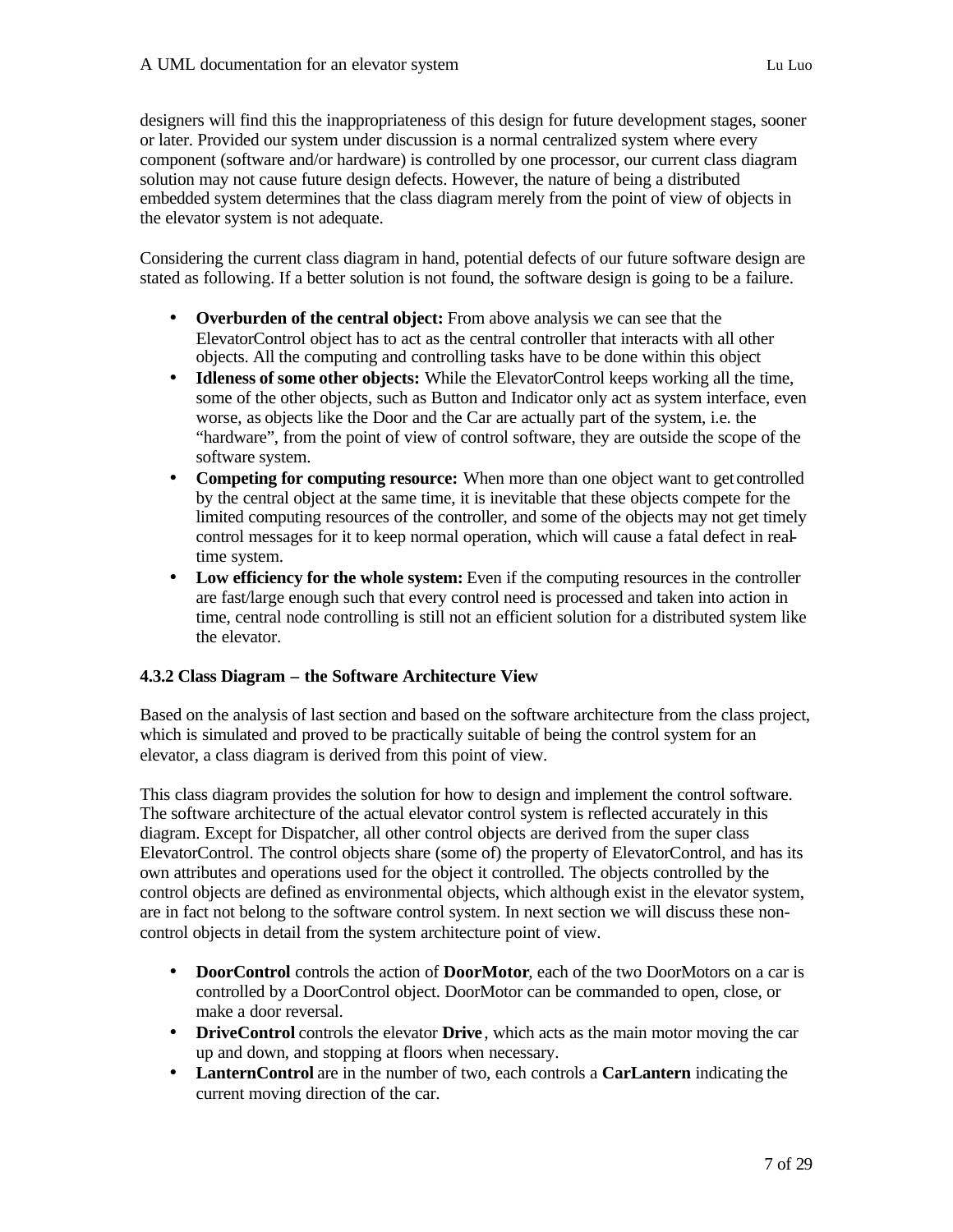- **HallButtonControl** exists in pair on each floor, where one controls the Up **HallCallButton** and the other Down. The HallButtonControl accepts hall call button presses controls as well as gives feedback to hall call lights.
- **CarButtonControl** is one for each floor and all locate in the car. The CarButtonControl accepts **CarCallButton** calls and is in charge of turning on/off the corresponding car call lights.
- **CarPositionIndicator** gives value to the **CarPositionIndicator** so that the passengers might know the current position of the car.



Figure 3: Class Diagram - the Software Architecture View

There are two non-control objects in the system:

- **Dispatcher** does not control actual elevator components, but it is important in the software system. There is one Dispatcher for each car, whose main function is to calculate the target moving direction and destination for the car, as well as to maintain the opening time for the doors. The Dispatcher interacts with nearly all the control objects in the system except for LanternControl.
- **Safety** is also an environmental object, which does not belong to the control software but is an important part of the system. In the real world, the safety actions vary if the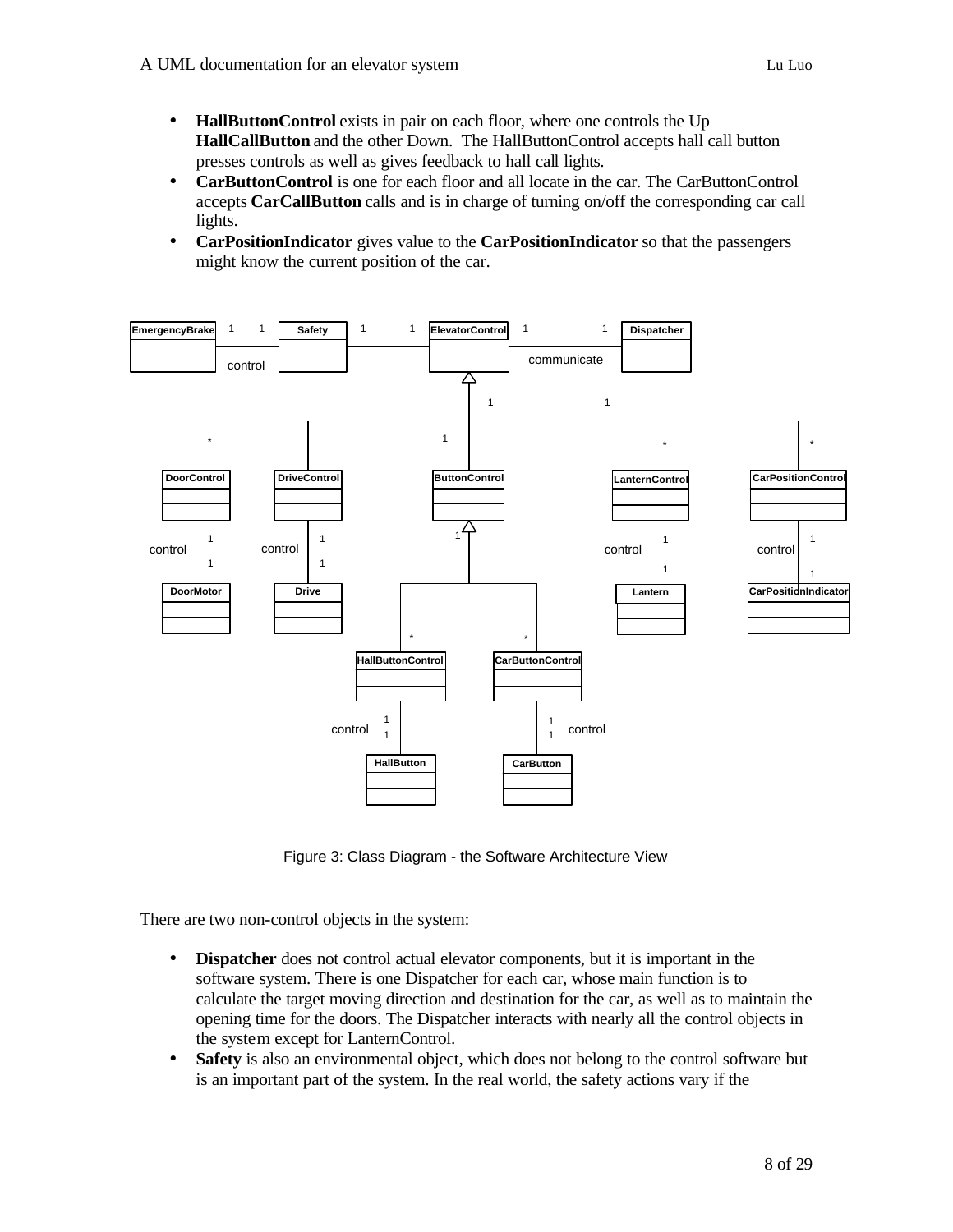emergency brake of an elevator is triggered, in our elevator simulation system, though, if an emergency brake is triggered, only some message is displayed.

In our system, passenger is also modeled as an environmental object. Passengers interact with hall call buttons and car call buttons, make door reversals, observe the direction and position of elevator, etc. For the sake of simplicity, the passenger object is not shown (unlike other environmental objects) in Figure 3.

The software view of class diagram solved most of the problems put forward in last section. Since the control tasks are distributed to several control objects, each controlling one or a couple of environmental objects, no one is overburden or idle. There is no need competing for the computing resources of the central controller since the controllers are devoted to their controlled objects. However, starting from this class diagram issues about the implementation detail of our system will still arise, as following:

- How do the control objects control the environmental objects?
- How does one object get necessary information from other objects?
- How to model the network?

From the view of the system architecture, these questions will be answered.

## **4.3.3 Class Diagram – the System Architecture View**

For answering the question brought out in last section, the class diagram is further detailed with classes as the network and sensors/actuators added to model the actual system architecture. Strictly, in this view of the system, the class diagram does not contain exactly the same meaning as in normal UML class diagrams. But as the class diagram is an excellent way of describing the static structural aspects of a system, why not use it to help express better the system architecture?

The components in the class diagram shown by Figure 4 can be sorted into eight categories, as follows:

## **Control Objects**

- We have stated a lot on the control objects in our system in previous sections. From the system architecture view, the control objects including CarPositionControl, CarButtonControl, LanternControl, DoorControl, DriveControl, HallButtonControl and Dispatcher.
- All the control objects connect to the network, getting input messages from the network, and sending output messages to the network for other objects to use.
- Control objects controlling an system entity (such as the Doors and the Buttons) are connected to sensors and actuators, getting messages from sensors and send feedback to actuators to perform the control function.

## **Network**

• All the control objects are connected with the communication network, which is modeled as the network class in the middle of the diagram. Network is the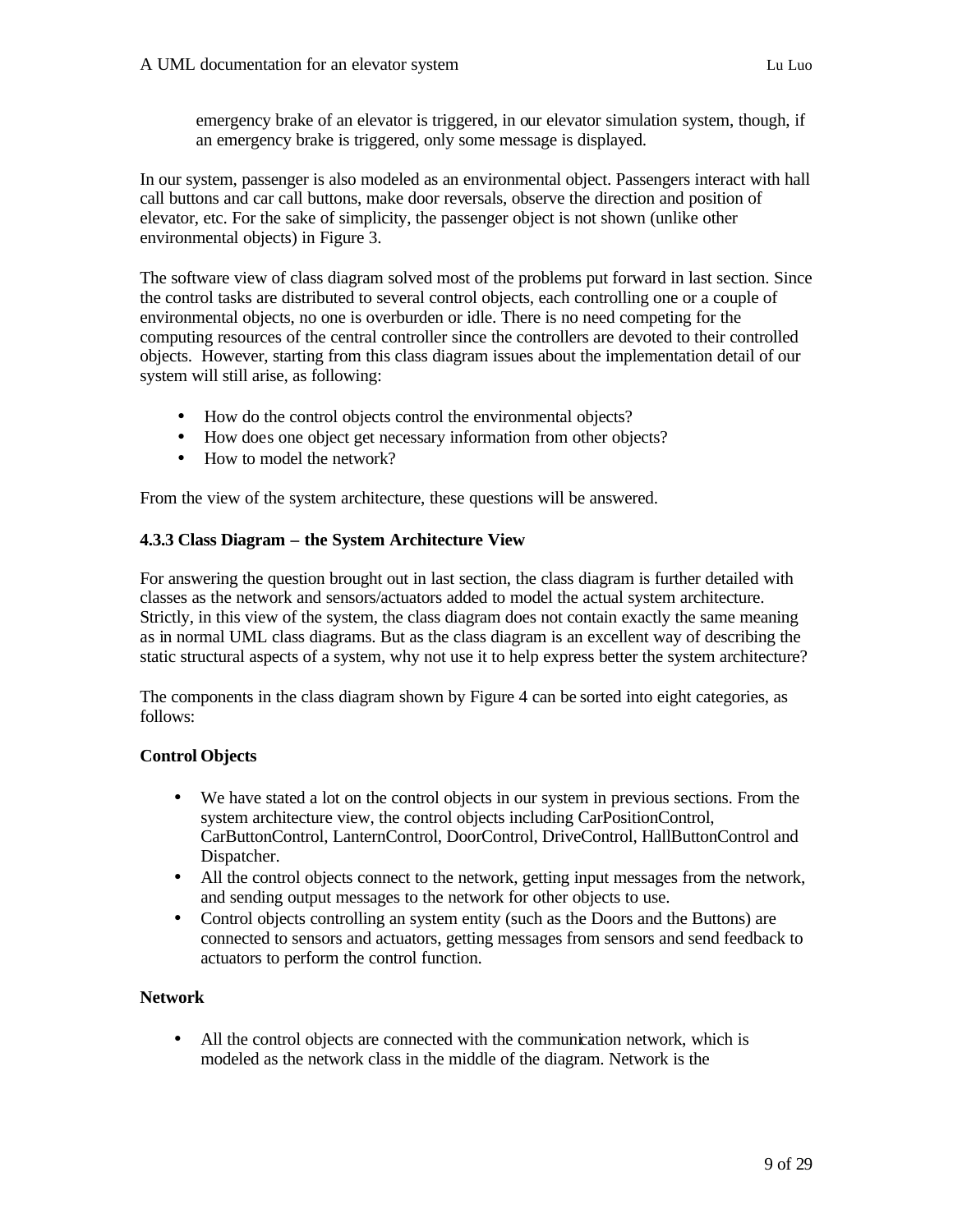

Figure 4: Class Diagram - the System Architecture View

#### **System Sensors**

- System values are available for use by the control system. On the class diagram the system sensors are connected with the control objects with an arrow pointing to the control objects.
- The system sensors in the class diagram include AtFloor, CarCall, DoorClosed, DoorOpen, DoorReversal, HallCall, and DriveSpeed.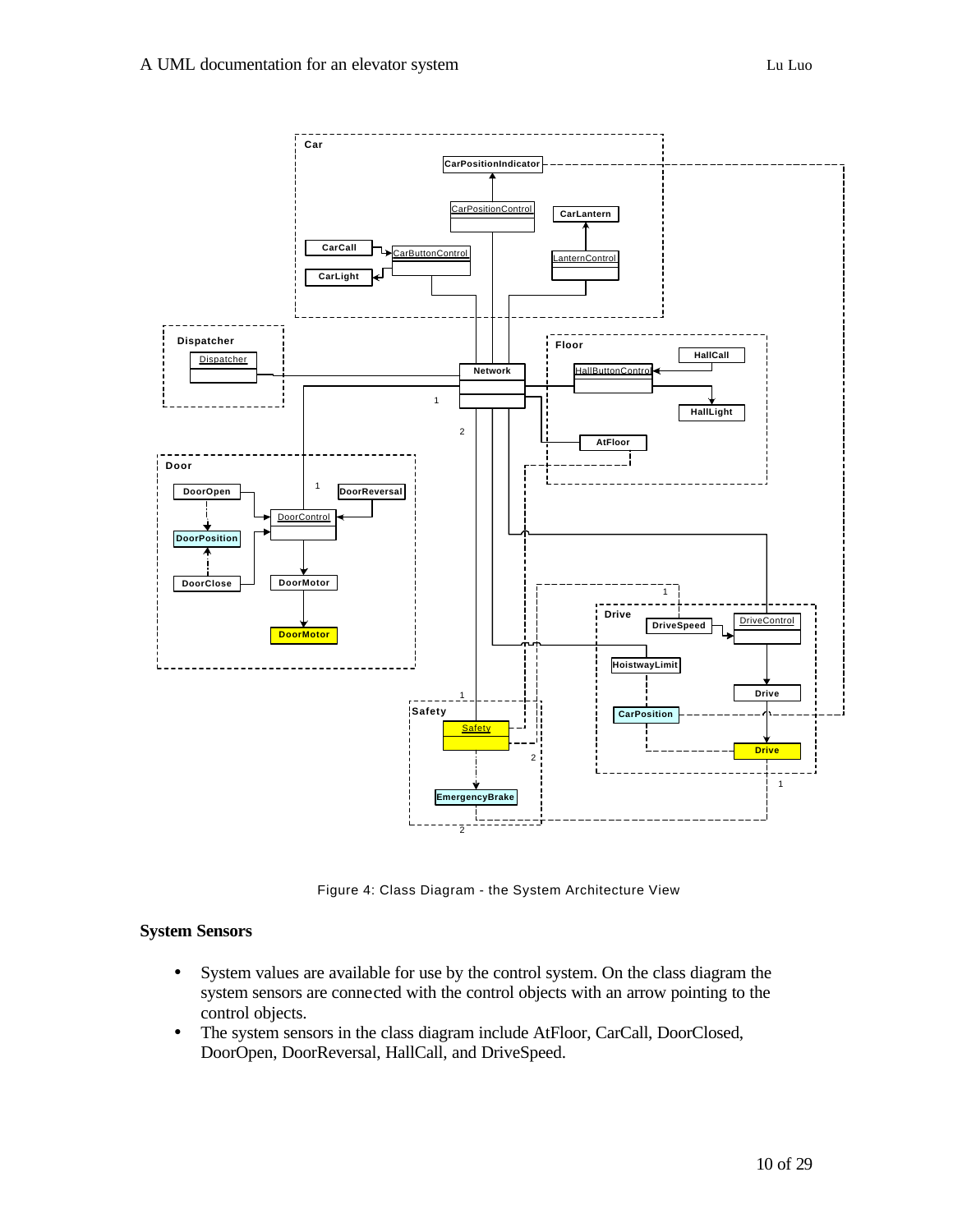• Except for AtFloor, all system sensors are connected to their control objects via physical network interface, the control objects get the message from both the sensors and the network to give out correct control messages.

### **Environment-only Sensors**

- There are two environment-only sensors, DoorPosition and CarPosition in the system. They are illustrated with a dashed arrow line connected to the control objects.
- Environment-only sensors are pseudo-sensors and are not accessible to the control system, but used in the simulation.

### **System Actuators**

- System actuators on the class diagram are connected with the control objects with an arrow pointing from the control objects.
- The system actuators in the class diagram include DoorMotor, CarLantern, CarLight, CarPositionIndicator, HallLight, and Drive.

### **Environme nt-only Actuators**

• The EmergencyBrake is the environment-only actuator in the diagram. It is connected to the Safety object with dashed arrow line.

### **Environmental objects**

- The Safety, Drive, and DoorMotor illustrated in the class diagram with shadow are environmental objects.
- The environmental objects are accessible to the control system indirectly via manipulation of actuators.

## **Grouped objects**

- Grouped objects are Car, Door, Dispatcher, Drive, Floor, and Safety, each with a dashed box surrounded.
- The relationship of grouped objects in the system architecture is illustrated in Figure 5.
- Having a look at the very beginning, we can make a comparison of Figure 5 and Figure 2. We find that the object structure showed in Figure 5 is improved towards a more distributed system. Instead of having one central object taking care of every control task in the system, as implicated in Figure 2, each (group of) object has it own functional area and communicate and collaborate with other objects in the system. The cla ss diagram as we got in Figure 5 is an evolution of the original one, with the environmental class "Passenger" added to.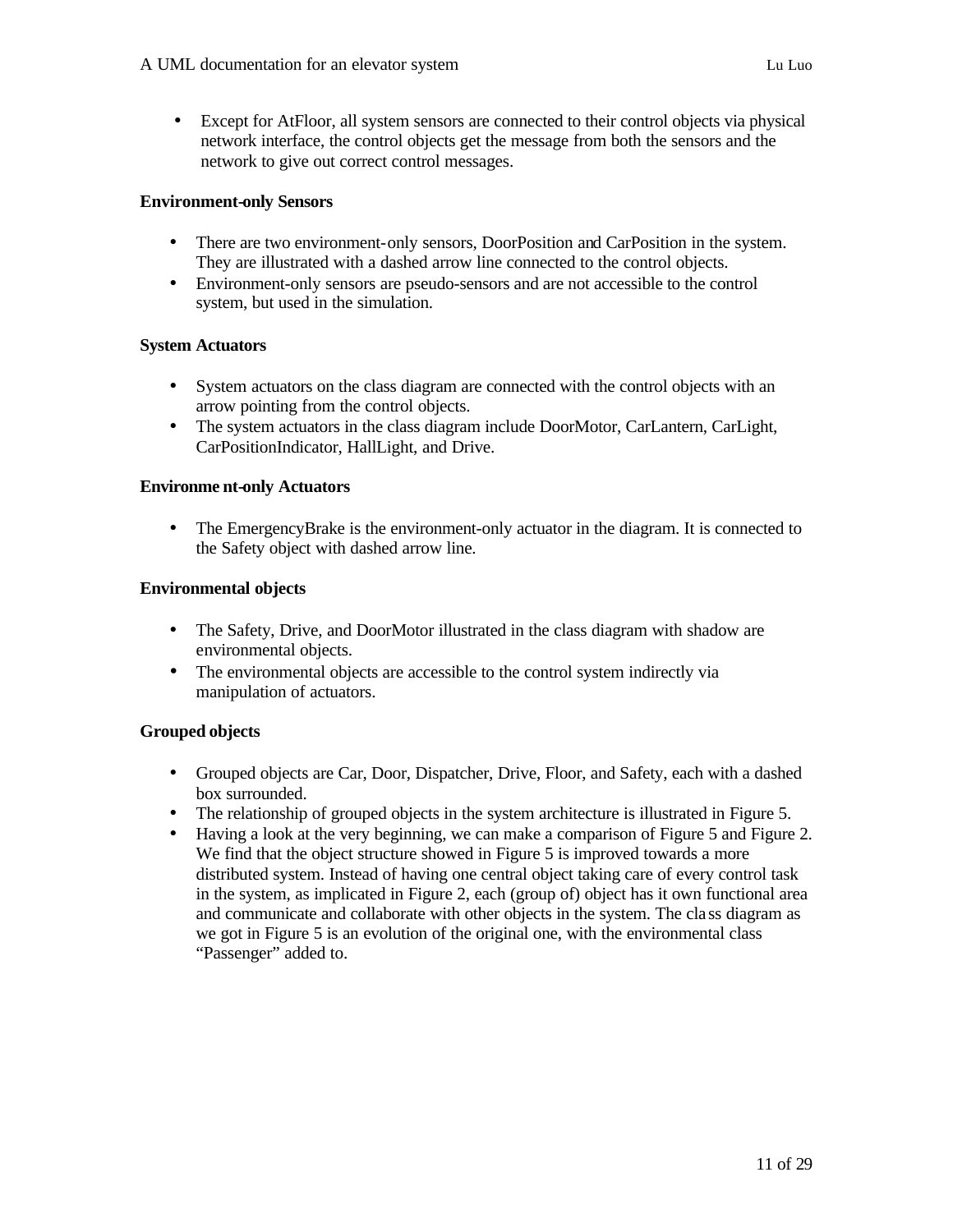

Figure 5: Class Diagram - the Revised Object Construction View

## **4.4 The Static Structure – Brief Summary**

In section 4.3, three different class diagrams emphasizing on different views of the elevator system are given in an evolutionary way. Each of the three views captures one aspect of the system, and gives an overall understanding of the system design when combined together.

From the **view of object construction**, the class diagram describes a solution to the problem as the object architecture. The software design is captured by describing a collection of objects communicating and collaborating to implement a specific function. Objects communicate by sending messages to each other. Objects that share the same responsibilities are generalized into a class. The class diagram generated from this view grasps the main functional area of the system design, and gives a skeletal describing for the system.

From the **view of software architecture** , much more design and implementation details are captured. Based on the class diagram derived from this view, most of the future design of the software can be figured out.

The **system architecture view** provides the most complicated yet the most delicate description of not only the software, but also the structure of the whole system. Compared to normal software systems, it is very important to know in distributed embedded systems how the system components are working together.

After all, every class diagram is just a graphical presentation of the static design view of a system. No single class diagram can capture everything about a system's design view. Collectively, all the class diagrams of a system represent the system's complete static design view; individually, each represents just one aspect.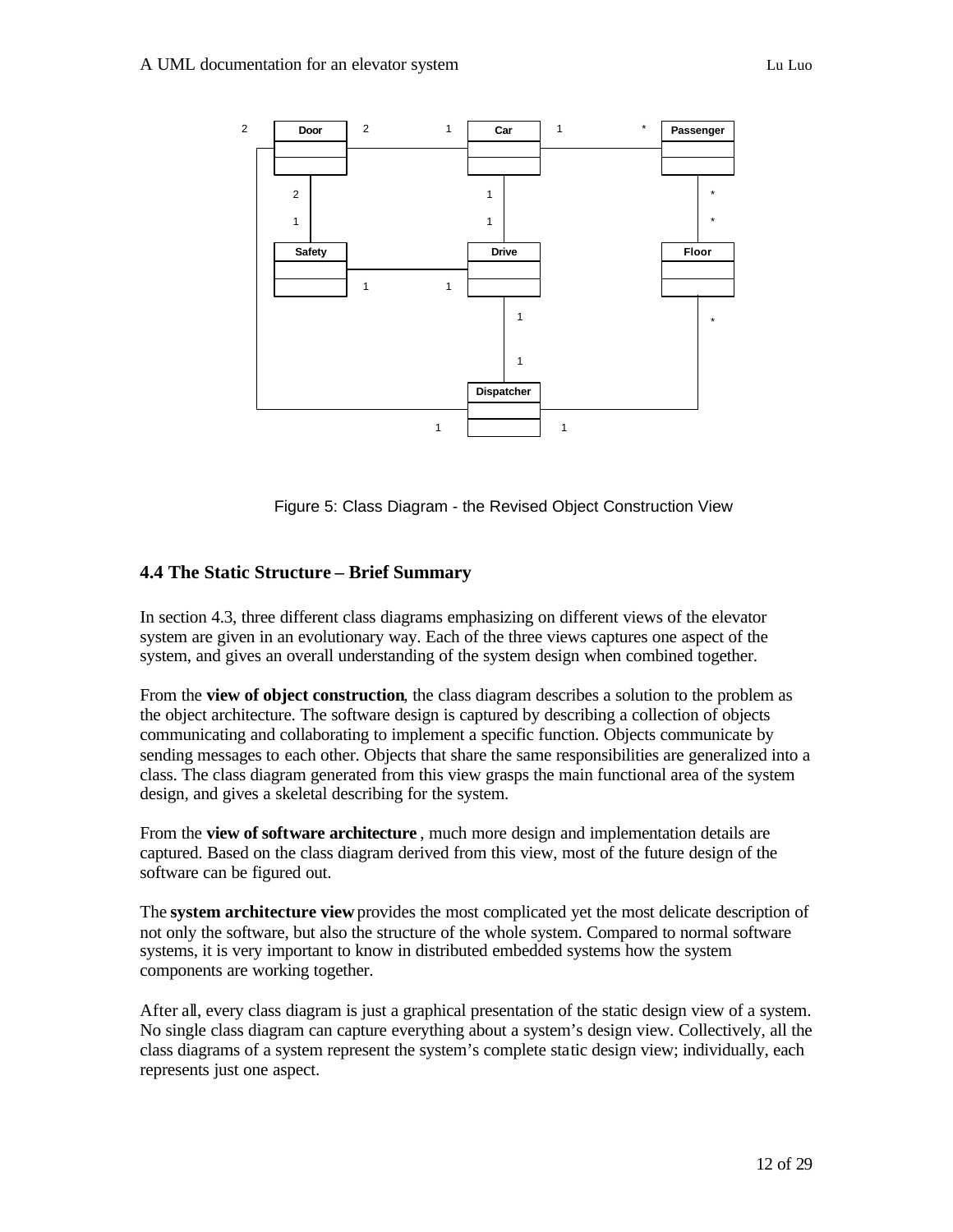## **5. Modeling the dynamic aspects of the system**

To model the dynamic aspects of a system, UML provides Sequence diagrams and Collaboration diagrams. In the context of this paper, only the Sequence diagrams for the elevator system are given, the collaboration diagrams can be derived from the sequence diagrams without too much effort.

State chart diagrams for the elevator system are also given in this section, based on the class project design of this semester. From our design practice, some experiential methods are given on how to migrate from the requirement to design.

## **5.1 Sequence Diagram**

Sequence diagram is one kind of interaction diagrams, which shows an interaction among a set of objects and their relationships (another kind of interaction diagram is collaboration diagram). The purpose of the Sequence diagram is to document the sequence of messages among objects in a time based view. The scope of a typical sequence diagram includes all the message interactions for (part-of) a single use case. There may be multiple sequence diagrams per use case, one per use case scenario.

The state diagrams commonly contain:

- Objects
- Links
- Messages
- Respond Time (especially useful in real-time systems)

The vertical "lifelines" represents objects of interest. Messages are shown flowing between object lifelines. UML supports the notation of respond time in the sequence diagrams, which makes it feasible to specify the performance requirements for a real time system. Time flows from top to bottom.

In following sections, the objects in sequence diagrams are based on the class diagram from the software architecture view. The reason for doing that is we want to neither stay in the object construction view, in which the functions of objects are obscure and inadequate, nor go too further in the system architecture view, where many technical details obstruct a quick understanding of interaction among objects.

In some sequence diagrams the passenger appear to be an object of the system, since some of the messages are coming out from the passengers.

## **5.1.1 Use Case 1 – Process hall calls**

There are two scenarios for this use case: when the passenger requests a hall call service by pressing hall call button(s), one scenario is that the elevator is moving the same direction as the passenger's destination, the other is vice versa. The two scenarios can share the same sequence diagram, the only difference is the driving time before the passenger could get on, i.e. the (x sec) in the diagram reflects the travel time of the elevator.

Scenario 1.1 Hall Call service – the elevator is moving towards the same direction as the passenger's destination.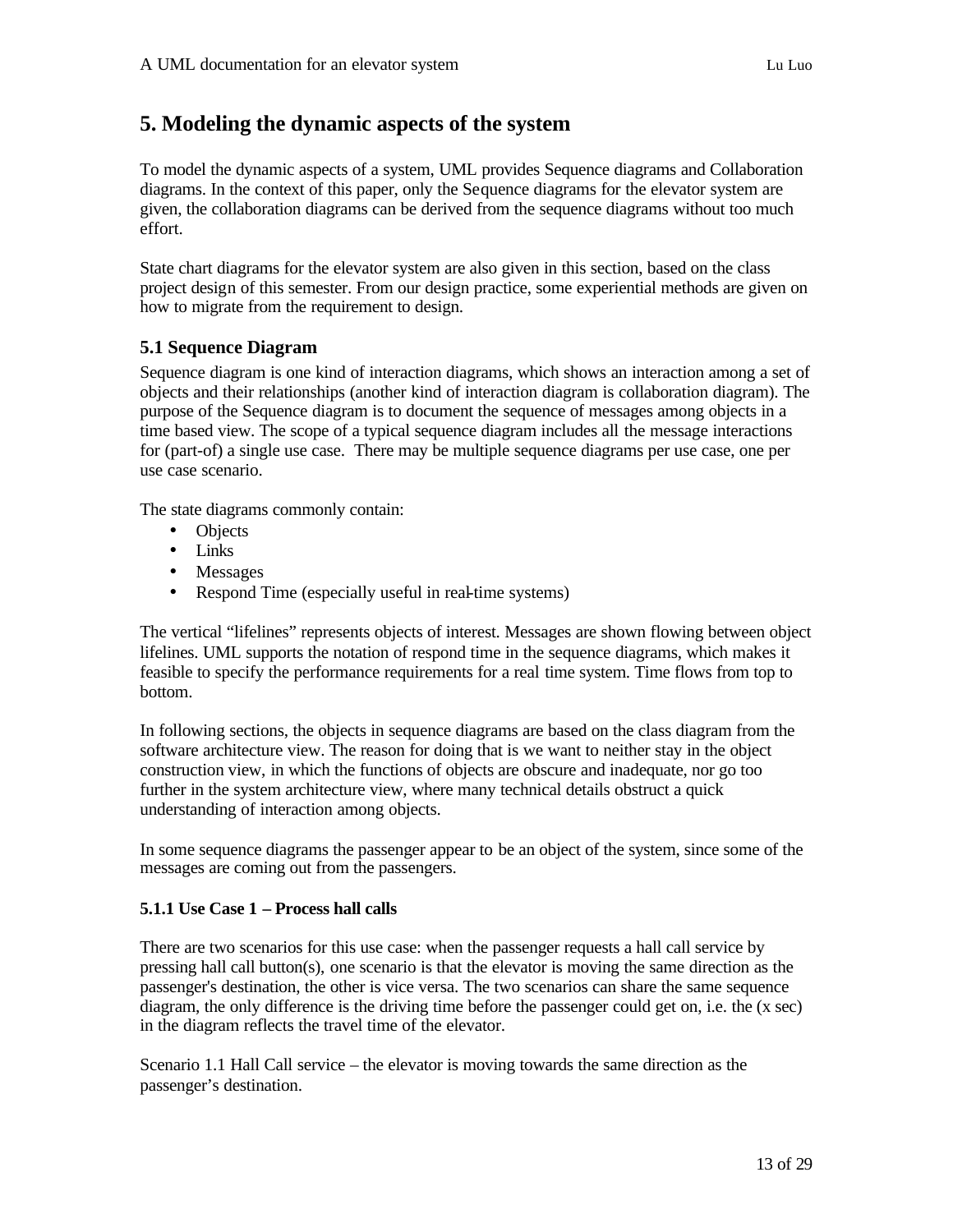

Scenario 1.2 Hall Call service – the elevator is moving towards the opposite direction as the passenger's destination.

Figure 6: Scenario 1.1&1.2 - Hall Call Service

## **5.1.2 Use Case 2 – Process car calls**

There are two scenarios for this use case: the passenger enters the car, presses a car call button. The passenger may either want to go to a upper floor or a lower one, depending on the current moving direction of the elevator, the passenger will either get to the destination floor when the elevator passes by it, or when the elevator turns around. Again, the two scenarios can share the

Scenario 2.1 Car Call service – the elevator is moving towards the same direction as the passenger's destination.

Scenario 2.2 Car Call service – the elevator is moving towards the opposite direction as the passenger's destination.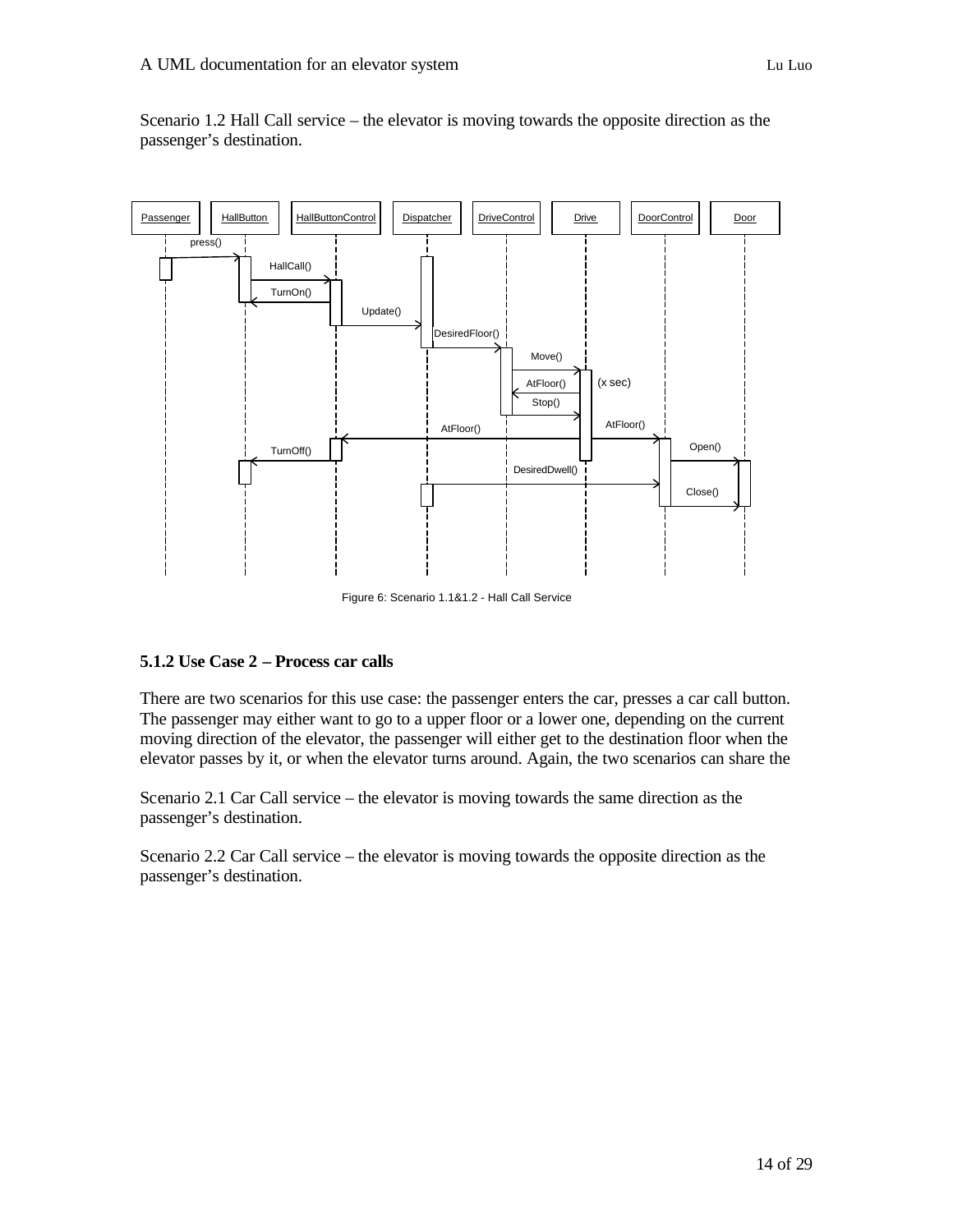

Figure 7: Scenario 2.1&2.2 - Car Call Service

## **5.1.3 Use Case 3 – Move/Stop the car**

There are two scenarios for this use case:

Scenario 3.1&3.2 Move the car – the elevator is commanded to start moving from stop status. The moving direction and desired floor of the car are given by the Dispatcher. Within a safe scope, the car should move from slow speed to a fast speed. Scenario 3.1 is for moving Up, and Scenario 3.2 for moving Down.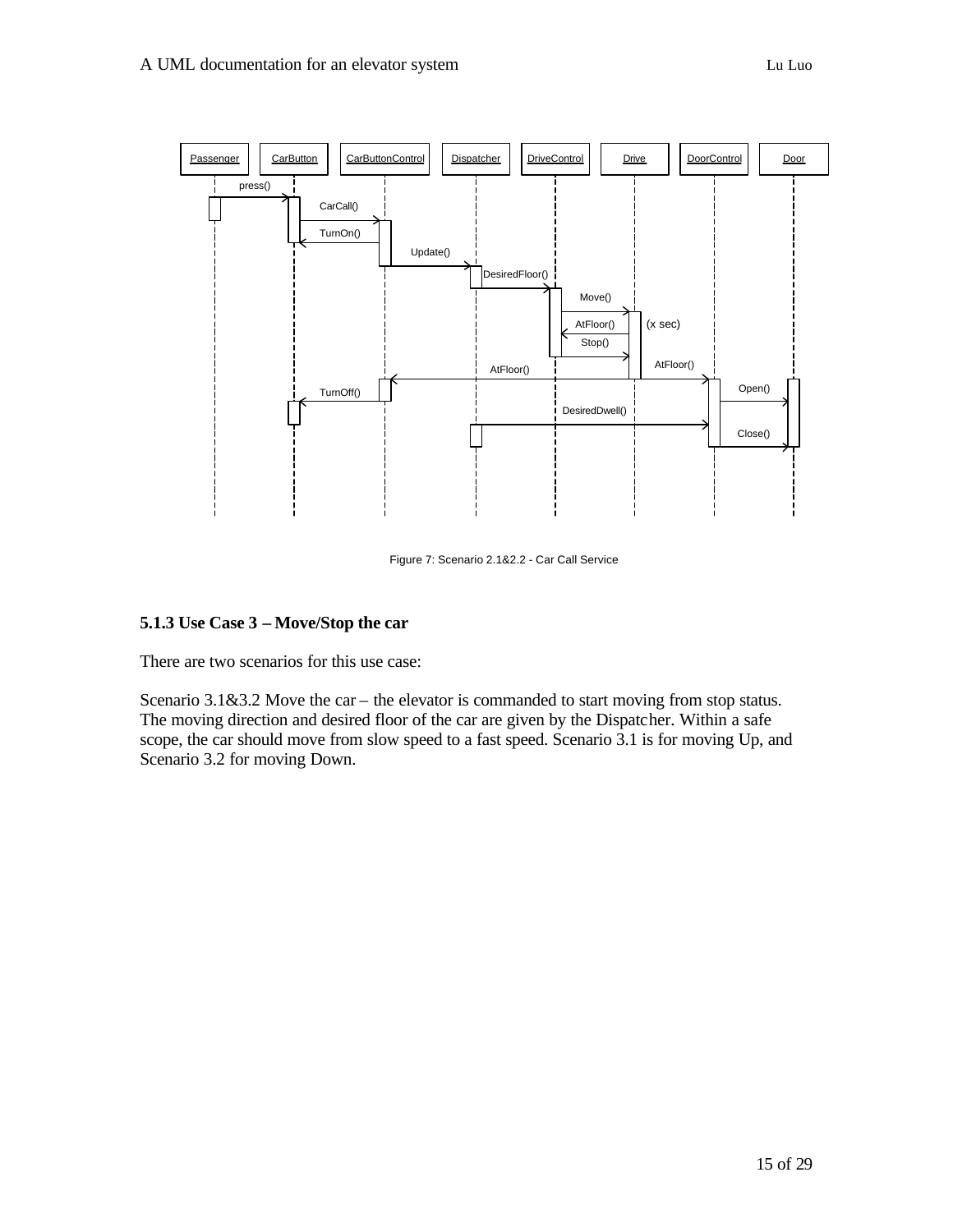

Figure 8: Scenario 3.1&3.2 - Moving the Car from Stop to Slow then to Fast

Scenario 3.3&3.4 Stop the car – when the elevator is approaching the desired floor, it should be commanded to slow down its drive speed, and at last stop at the floor.



Figure 9: Scenario 3.3&3.4 - Moving the Car from Fast to Slow then to Stop

#### **5.1.4 Use Case 4 – Indicate car position**

There are two scenarios for this use case, which can share one sequence diagram: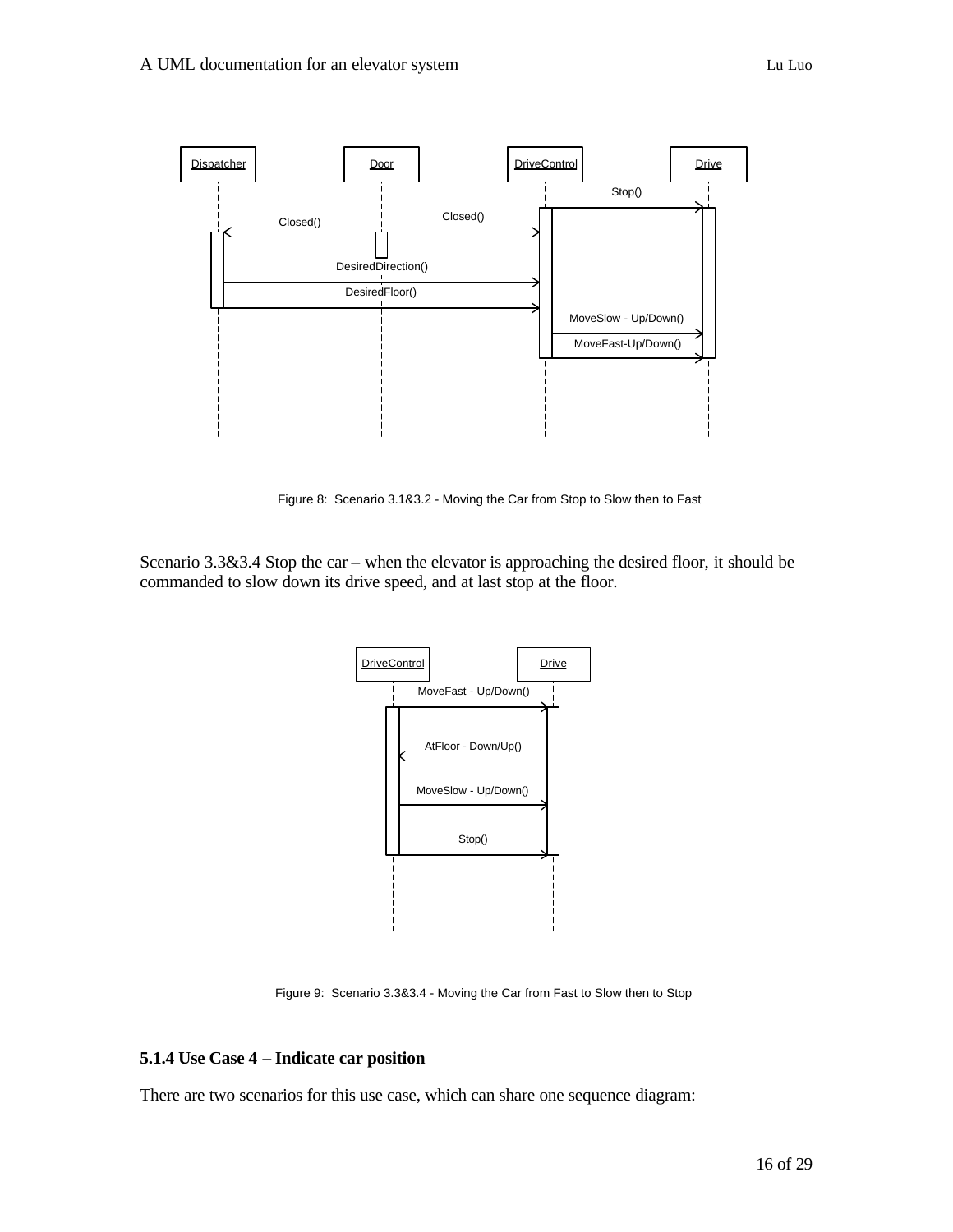Scenario 4.1 Indicating car position – whenever the doors of the elevator are open, the CarPositionIndicator should be commanded to illuminate to indicate the current car position. Scenario 4.2 Finish indicating car position – when the doors are closed, the CarPositionIndicator should be commanded to indicate the desired floor.



Figure 10: Scenario 4.1&4.2 - Indicating the Car Position

## **5.1.5 Use Case 5 – Indicate moving direction**

There are two scenarios for this use case, which can share one sequence diagram:

Scenario 5.1 Indicating moving direction (up) – When the doors of the elevator are open and the desired direction of the car is UP, the UP CarLantern is illuminated. When the doors are closed, the CarLantern is turned off.

Scenario 5.2 Indicating moving direction (down) – When the doors of the elevator are open and the desired direction of the car is DOWN, the DOWN CarLantern is illuminated. When the doors are closed, the CarLantern is turned off.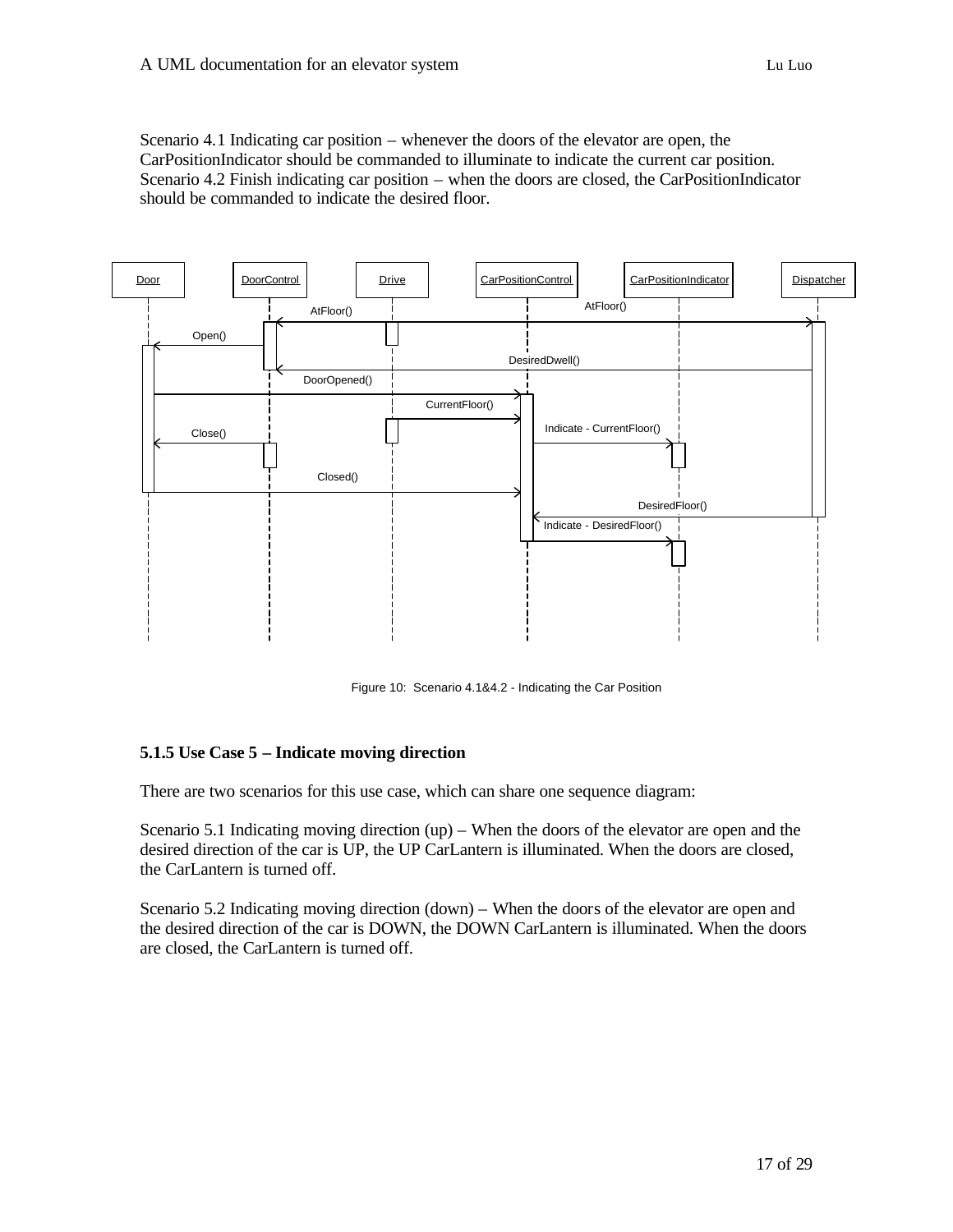

Figure 11: Scenario 5.1&5.2 - Indicating the Moving Direction

## **5.1.6 Use Case 6 – Open/Close the doors**

There are three scenarios for this use case:

Scenario 6.1 Open the doors – When the car stops at a floor, the doors should open for a period of time (DesiredDwell), so that the passengers may get in the car.

Scenario 6.2 Close the doors – After opening for a specific period of time (Desiredperiod), the doors should close so that the car can move to the next destination.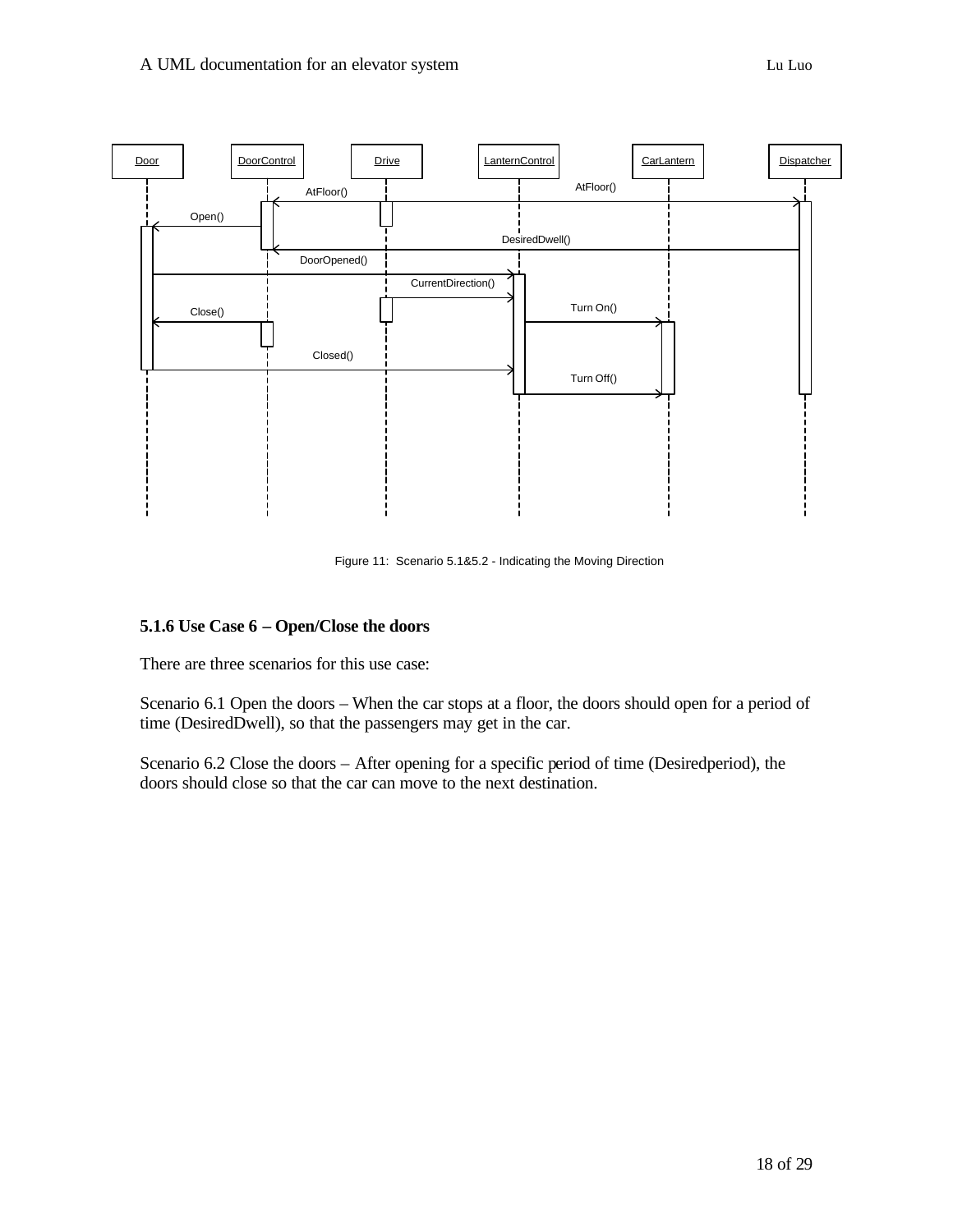

Figure 12: Scenario 6.1&6.2 - Open and Close the doors

Scenario 6.3 Door reversals – When the doors are closing but not fully closed, if there are passengers who want to get into the car, the doors should open again for another period of time, then close again.



Figure 13: Scenario 6.3 - Door Reversal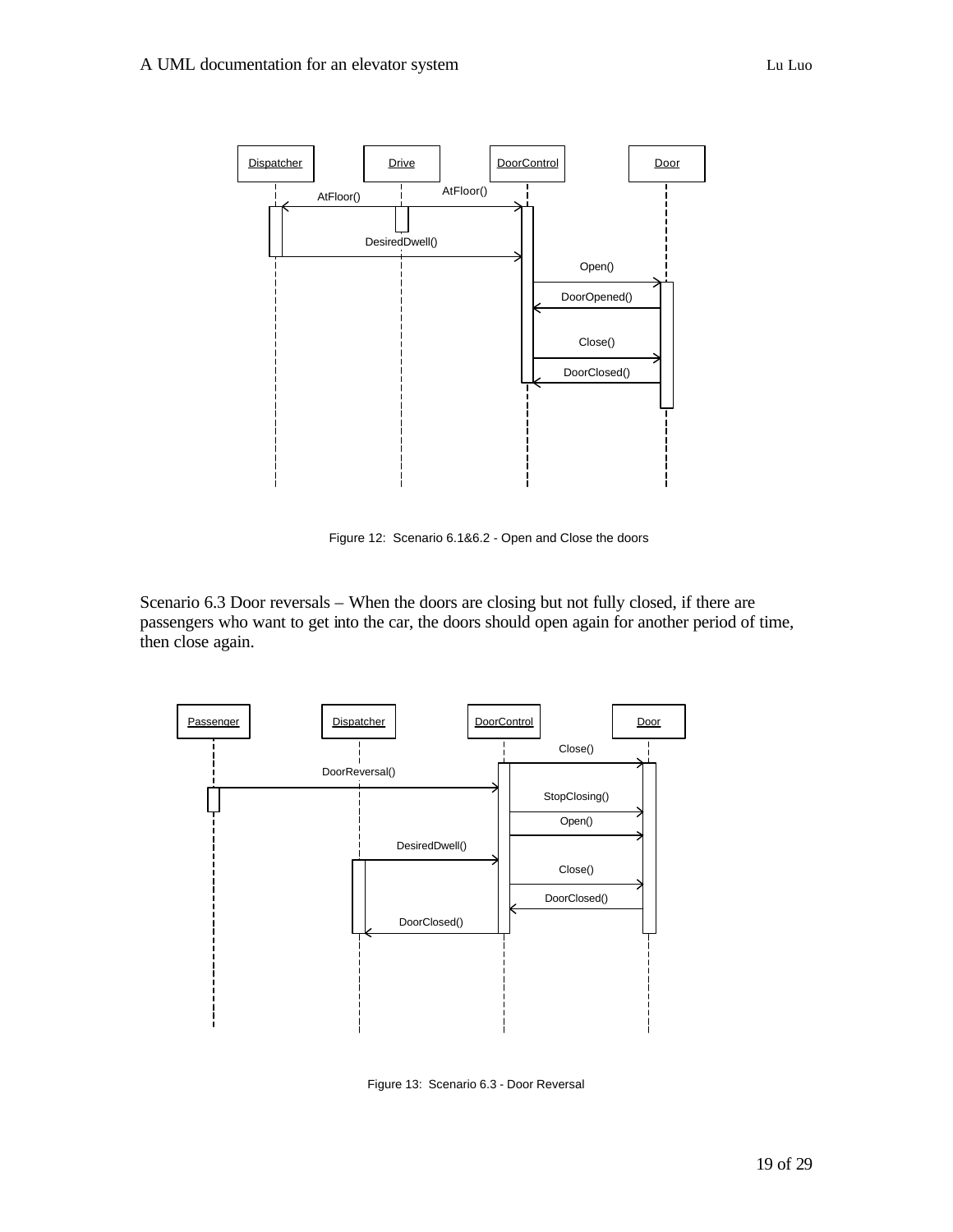#### **5.1.7 Use Case 7 – Trigger emergency brake**

There are five scenarios for this use case:

Scenario 7.1 Emergency Brake 1 – If the car is commanded to stop but it won't stop at a desired floor, the emergency brake will be triggered.



Figure 14: Scenario 7.1 - Emergency Brake - The car won't stop at desired Floor

Scenario 7.2 Emergency Brake 2 – If the car is commanded to move but it does not move, the emergency brake will be triggered.



Figure 15: Scenario 7.2 - Emergency Brake - The car won't move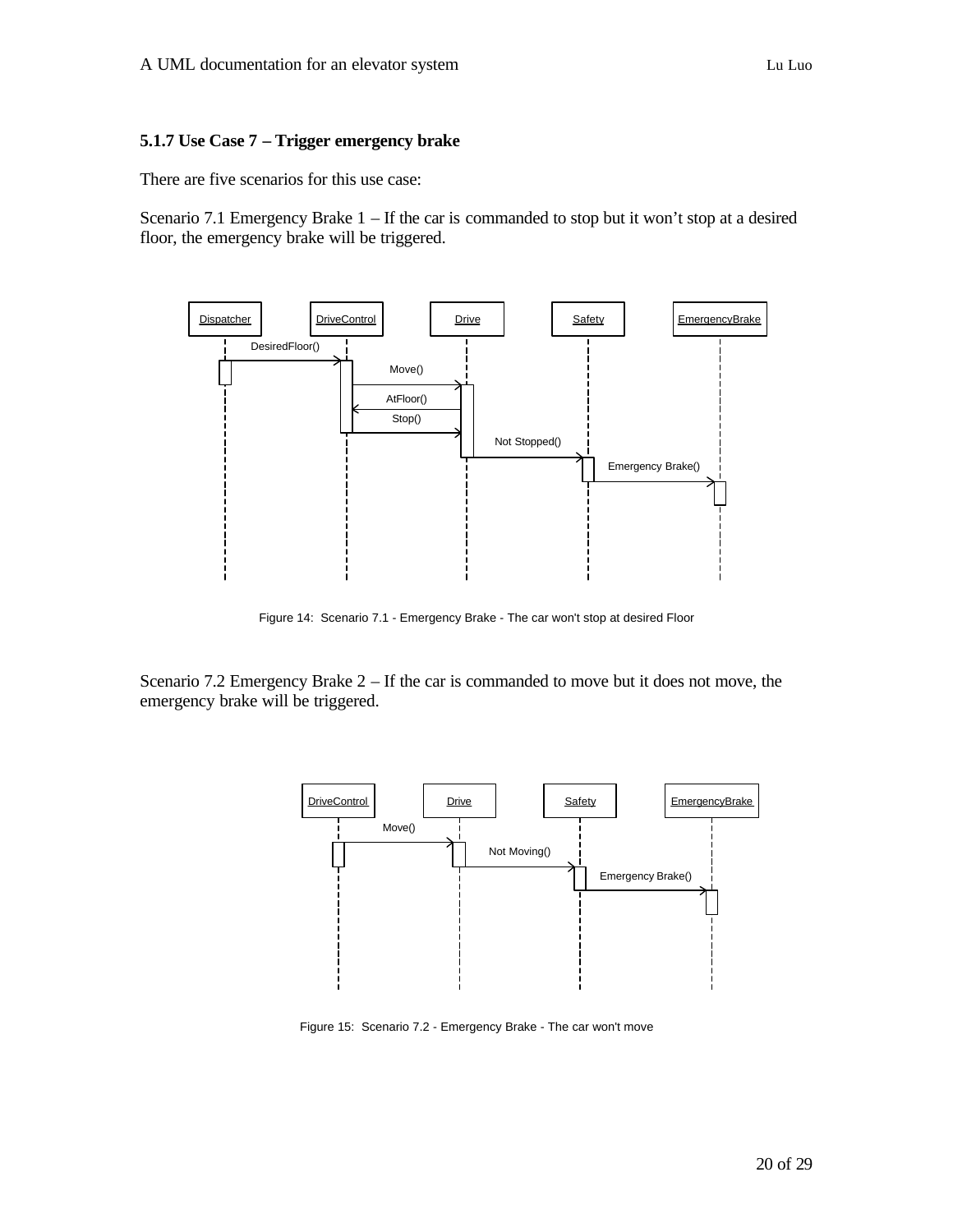Scenario 7.3 Emergency Brake 3 – If the doors are commanded to open when the car stops at a floor, but the doors won't open, the emergency brake will be triggered.



Figure 16: Scenario 7.3 - Emergency Brake - The doors won't open when the elevator stops at desired floor

Scenario 7.4 Emergency Brake 4 – If the doors open when the car is moving, the emergency brake will be triggered.



Figure 17: Scenario 7.4 - Emergency Brake - The doors open when the elevator is moving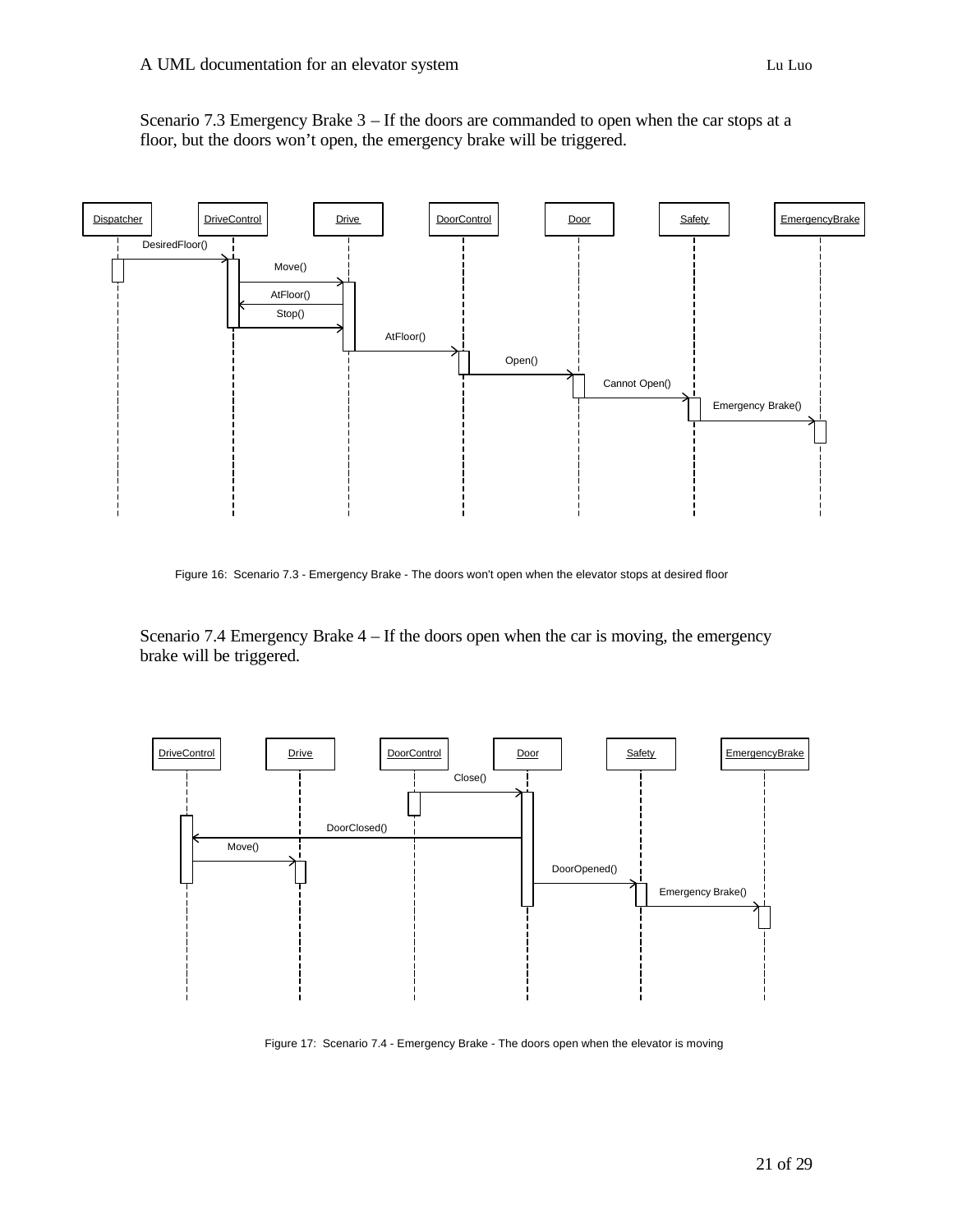Scenario 7.5 Emergency Brake 5 – If the car keeps going when the hoist way limit is reached, the emergency brake will be triggered.



Figure 18: Scenario 7.5 - Emergency Brake - The elevator keeps going when hoistway limit is reached

## **5.2 State chart Diagram**

A State chart diagram shows a state machine. Usually the state machine in a state chart models the behavior of a reactive object, whose behavior is best characterized by its response to events dispatched from outside its context. The object has a clear lifetime whose current behavior is affected by its past. State chart diagrams are important for constructing executable systems through forward and reverse engineering.

It is admitted that there exists a gap in the process of designing a system from requirements to state charts, not enough direction methods can be followed when drawing the state chart diagram from the requirements. In this section, some practical methods used during our designing the state charts for the elevator system are introduced. These methods may not be as serious as rules or instructions of how to draw state chart diagrams from the requirement document, but they are helpful in practice.

#### **5.2.1 State chart for DoorControl**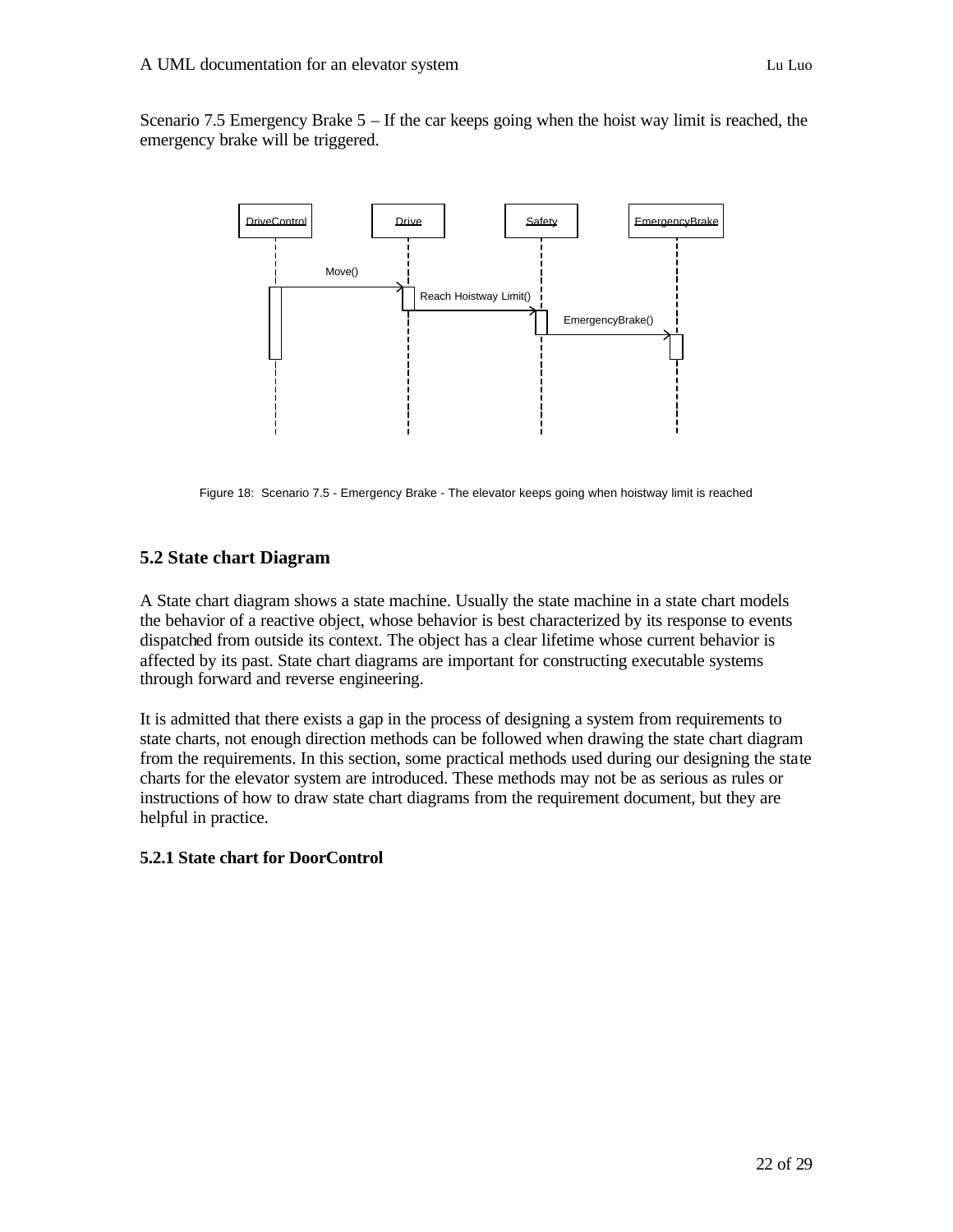

Figure 19: Statechart for DoorControl

## **5.2.2 State chart for DriveControl**



Figure 20: Statechart for DriveControl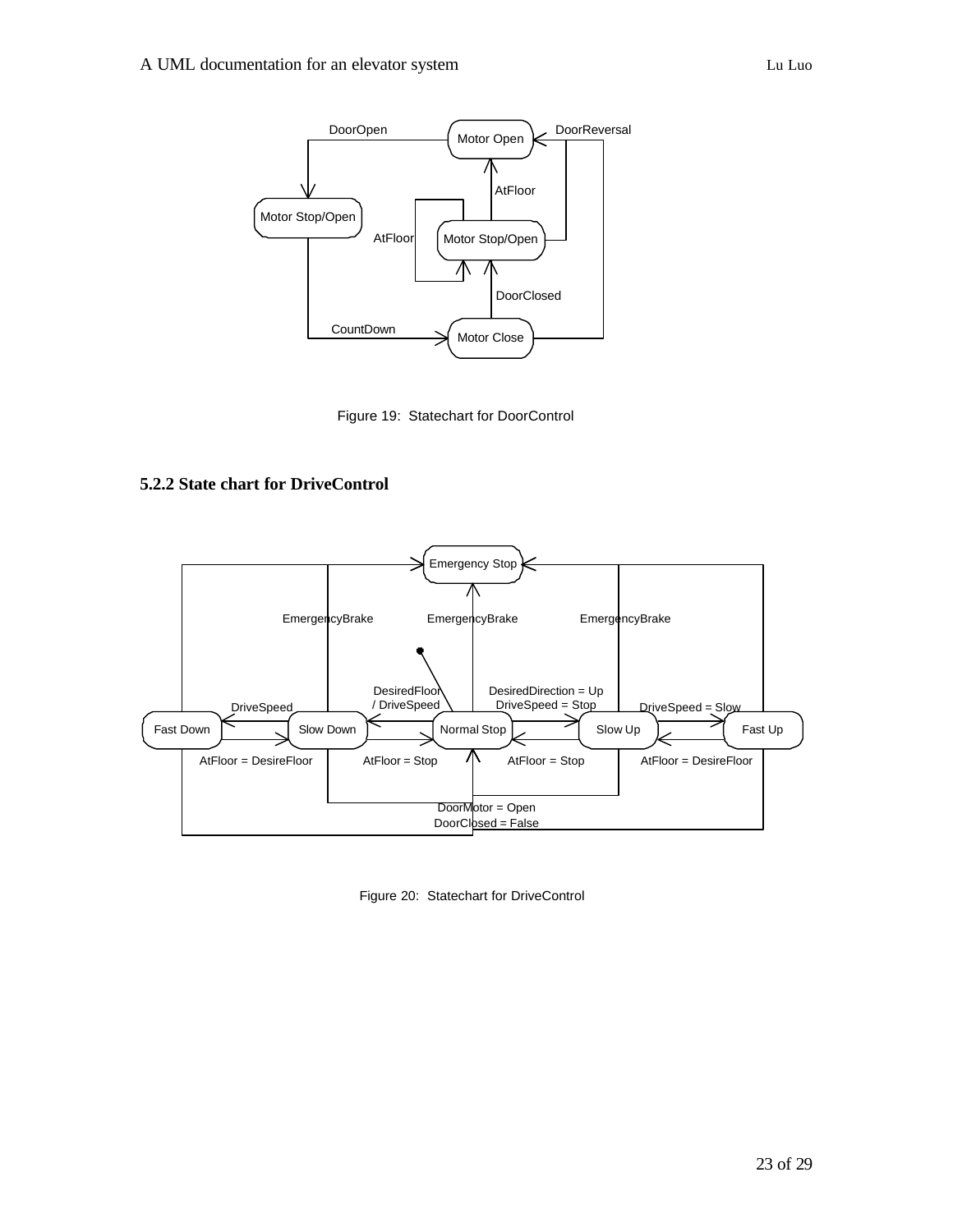#### **5.2.3 State chart for LanternControl**



Figure 21: Statechart for LanternControl

## **5.2.4 State chart for HallButtonControl**



Figure 22: Statechart for HallButtonControl

## **5.2.5 State chart for CarButtonControl**



Figure 23: Statechart for CarButtonControl

### **5.2.6 State chart for CarPositionControl**



Figure 24: Statechart for CarPositionControl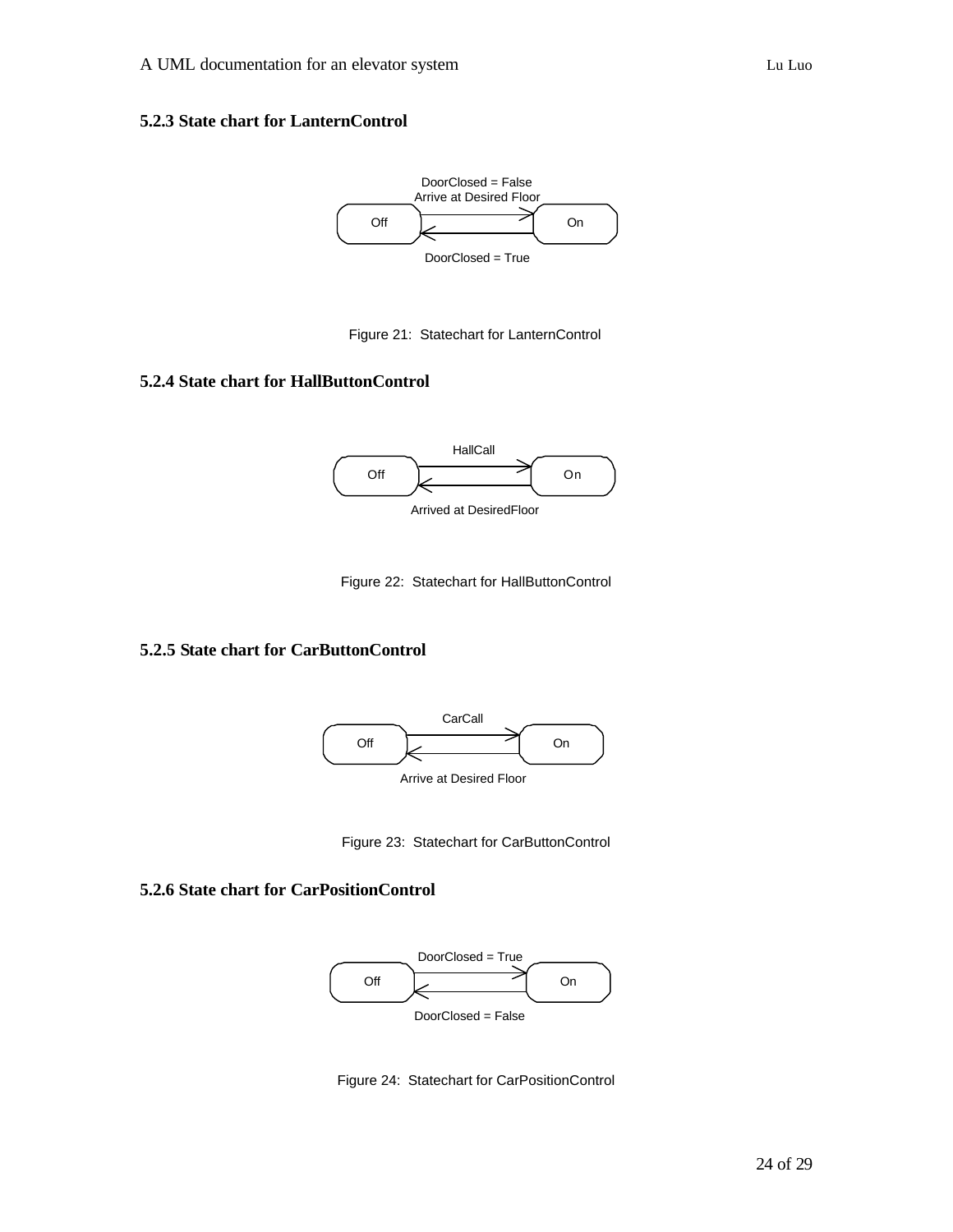### **5.2.7 State chart for Dispatcher**



Figure 25: Statechart for Dispatcher

## **5.3 Practical methods that fill in the gap between requirements to state charts**

State chart diagrams can model the behavior of a class, a use case, or the system as a whole. In the context of this paper, the state chart diagram is chosen to model the behaviors of each object in the system, in the periods later on, such as the implementation period and testing period, the state machine for each object will be used.

There is no detailed process in UML telling us how to draw state charts from the requirements documentation or UML diagrams such as class diagrams. From the experience on the course project, I am trying to summarize here some practical methods that are used when producing the state charts from the requirement documents, as follows:

**Step 1:** Make thorough analysis on the object structure and system architecture, if you want to draw state chart diagrams for each object. In the context of our class project, this part of work is well done by the instructors before we started working on the project by ourselves.

**Step 2:** For each class or object in the system, read the requirement carefully. Most of the information needed for the state charts can be found by this way, provided a good enough requirement document is already there. I am not sure whether there is any standard for the format of requirement documents. Taking the one used in our class for example, there are several items in the requirement document of our elevator system, on each one different attention should be paid.

- **Replication:** this part briefly declares the main function as well as the existence conditions of this specific object. This part doesn't help too much when drawing the state charts, but could be used to check when the state charts are finished whether the functions are fulfilled or not.
- **Instantiation:** The initial state can be chosen by the information given here. Take the HallButtonControl as an example, the Instantiation is "All HallCalls are false at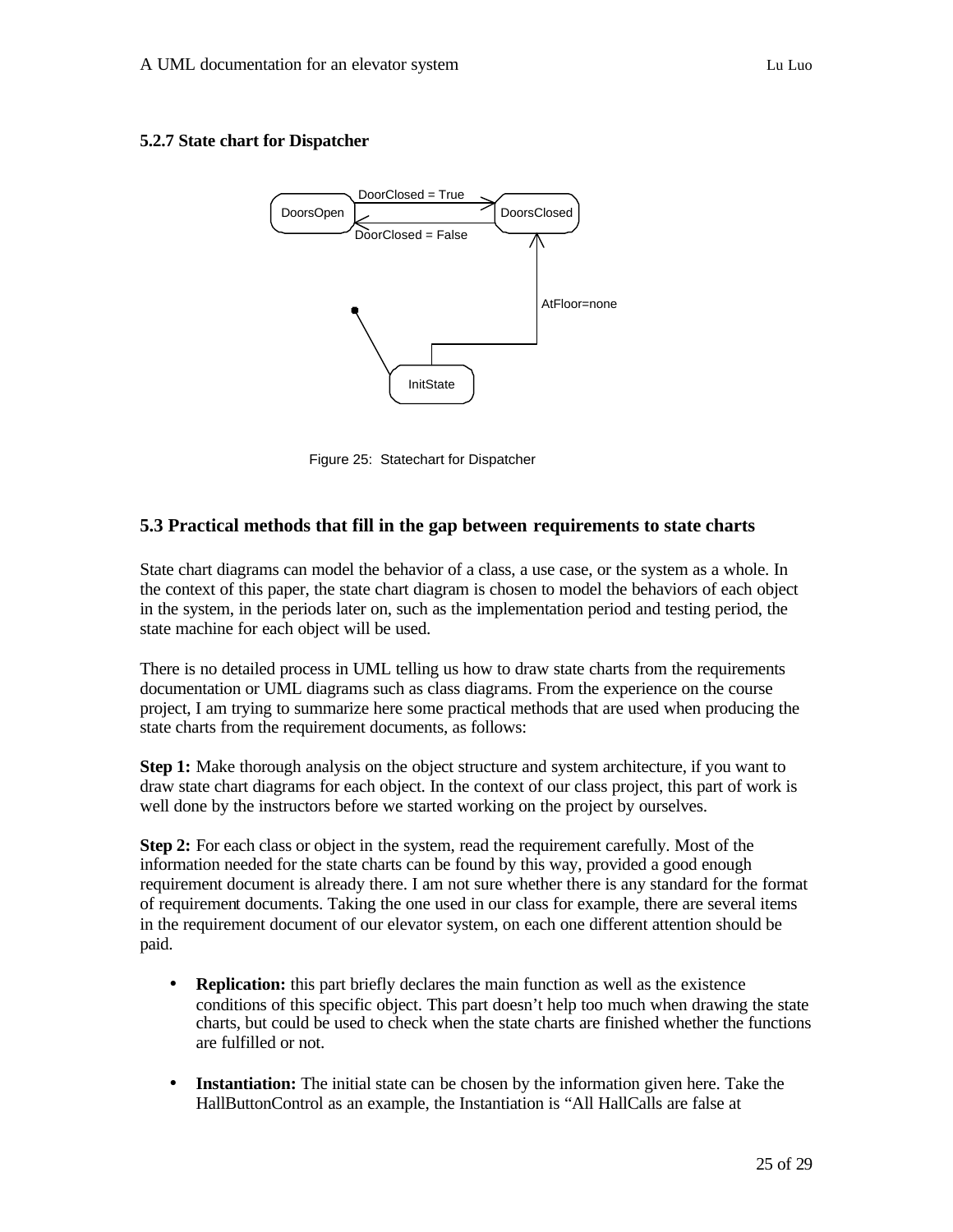initialization" and "All HallLights are off at initialization". From these statements we can at least conclude that the initial state will at least be either in "Hall Call is False" or "Hall Light is off", but it's not complete, let's continue.

- **Input Interface:** The input messages that this object will get from other objects. The input variables will be the triggers of state changes, i.e. transitions in the state charts. In the HallButtonControl example, the change of the values of DesiredFloor and HallCall build the set of events triggering all the state changes in our future state chart.
- **Output Interface:** States what will the object being studied do to the outside world. The information here helps build what the states will be in the state chart. In our example, the HallLight is the single output this object deals with. We can think how many states could the HallLight be in. Intuitively, the Hall Light can be turned on and off, so the state in our future state chart will probably have two states: On and Off. Let's wait to see whether something else needs to be added.
- **State:** This state has nothing to do with the state chart, in this item some notation of variables used for shorthand in the description of behaviors.
- **Constraints and Behaviors:** Both of them will be used to check whether the state machine of this object fulfills the functional requirements of the system, at the same time does not break the constraints. What is important, we know how the state machine change are fired from the behaviors description.

**Step 3:** Now we have some ideas from the requirement items. The original state machine can be now generated. For the HallButtonControl, we have two states: "Hall Light is On" and "Hall Light is Off". From the information given in the **Instantiation** part, the initial state should be "Hall Light is Off". The behavior definition says "When HallCall[f, d] is True, command HallLight[f,d] to On", which makes up the first state change from On to Off; similarly, "If DesiredFloor.d is Stop, command both HallLight to Off" makes it change from On state back to Off. The state machine stays there waiting for a new hall call to come.

**Step 4:** Decide and add the pre-conditions, post-conditions, actions, entry codes and exit codes for the state machine we've got according to the Constraints and Behaviors from the requirement document.

**Step 5:** Check whether all the states are reachable under the combination of events.

**Step 6:** Check whether there is dead state that no (combination of) events can rescue the state machine from being stuck in that state.

**Step 7:** According to the behaviors, item by item, execute the state machine by hand, make sure all the requirement conditions are traversed and the state machine changes states, takes actions, modifies variables correctly. Make sure that nothing is missing or redundant.

**Step 8:** Draw out the state charts for each object, label the states, guard conditions, entry/exit codes and transitions correctly, record the corresponding requirement for tracing.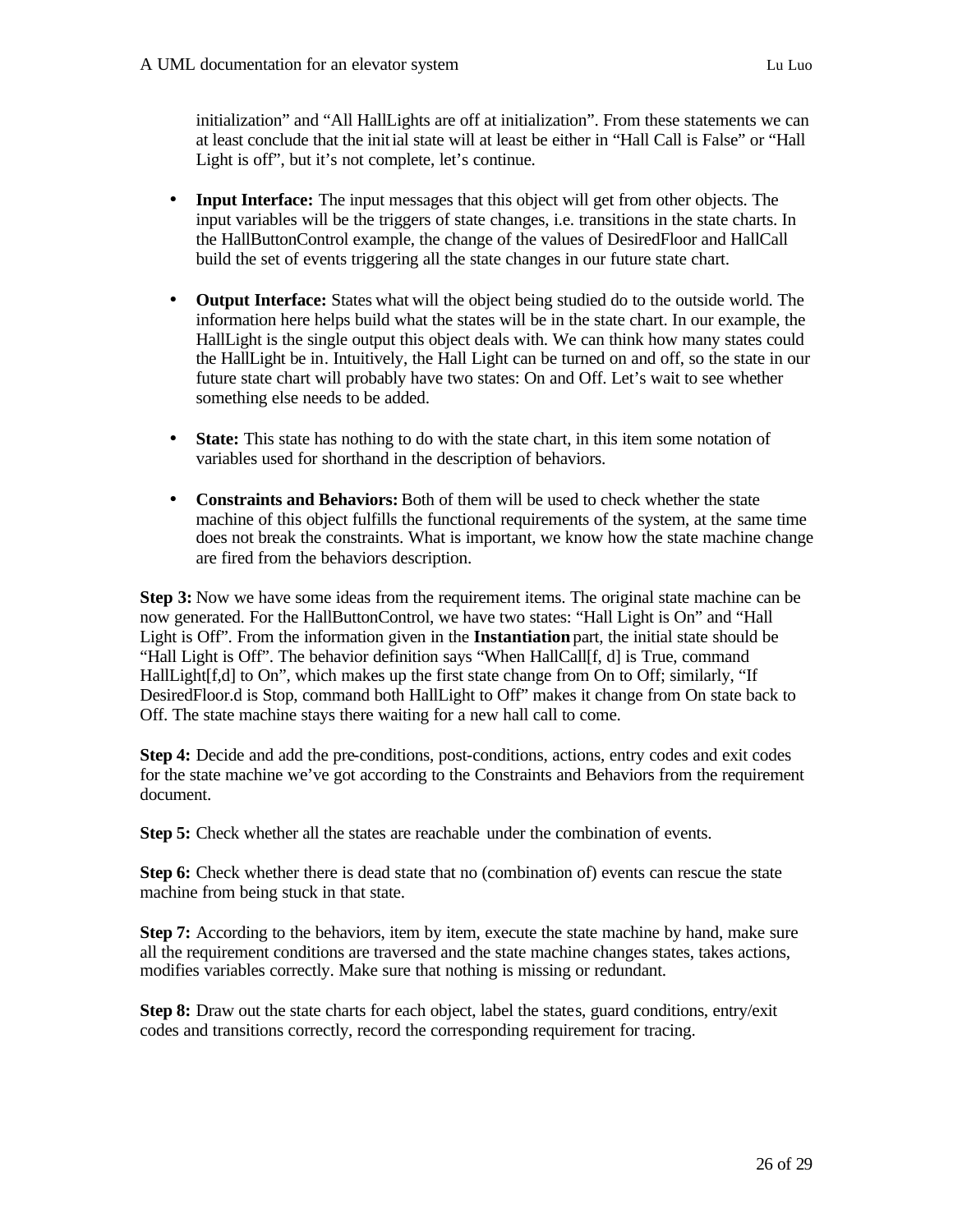## **6 Conclusion**

In this report, a detailed UML documentation for a simulated elevator control system is given. The UML diagrams used in this documentation are Use Case Diagram, Class Diagram, Sequence Diagram, and State Chart Diagram. Throughout the process of working on the class project, how can UML be used in real time systems are paid great attention to, the successful results of our project can be a good answer for the question.

Given the popularity and notational robustness of the current version of UML, OO technology can be reasonably exploited in real time developments. Current object-oriented analysis and design methods focus solely on the software of a system, which is not quite acceptable to real time systems, which are demanding a more pragmatic and comprehensive approach to system development, rather than just software. There are some aspects of real-time systems that need to be addressed:

- Definition of hardware elements and their characteristics;
- Definition of task and task communication;
- Time constraints:
- Modeling of the network.

UML, however, if used properly with attention paid to the real-time features of a system and combination of different notes, helps a lot the design and analysis of real-time system and can to some extend address above real-time system aspects.

To describe the hardware elements and model the network, we use three different views to model the structure of the system: the object construction and the software structure view focus on the software architecture of the system, while the system architecture view gives out an sketch of the system hardware and the communication method among system components. To describe the time constraints, UML supplies sequence diagrams and collaboration diagrams, which are able to specify the real-time feature of the system by way of marking time constraints aside by the names of message and object.

Every diagram in UML is just a graphical presentation of some of the aspects of a system. No single diagram could capture everything about a system's design view. The UML diagrams have to be combined to express a complete description of a real-time system. The three different views of class diagrams of the system can help to understand better the structural aspect of the system.

Some pragmatic methods are given in this paper based on my project experience, which may help filling the gap between requirement and design.

When creating the UML diagrams for the system, there already exist some components such as the system structure and the state charts. It is not clear whether in a normal analysis and design process, the methods concluded above will be still valid or not. For example, the systemarchitecture-viewed class diagram is based on the Elevator Architecture by Phil Koopman (attached to this report), in which no standard UML notation is used. The question here is: does UML notation good enough to design the system architecture provided that we don't have this architecture diagram?

The functions of the elevator system described in this paper are still limited to the class project, with little additional features that are more likely needed in the real world, such as a fire alarm